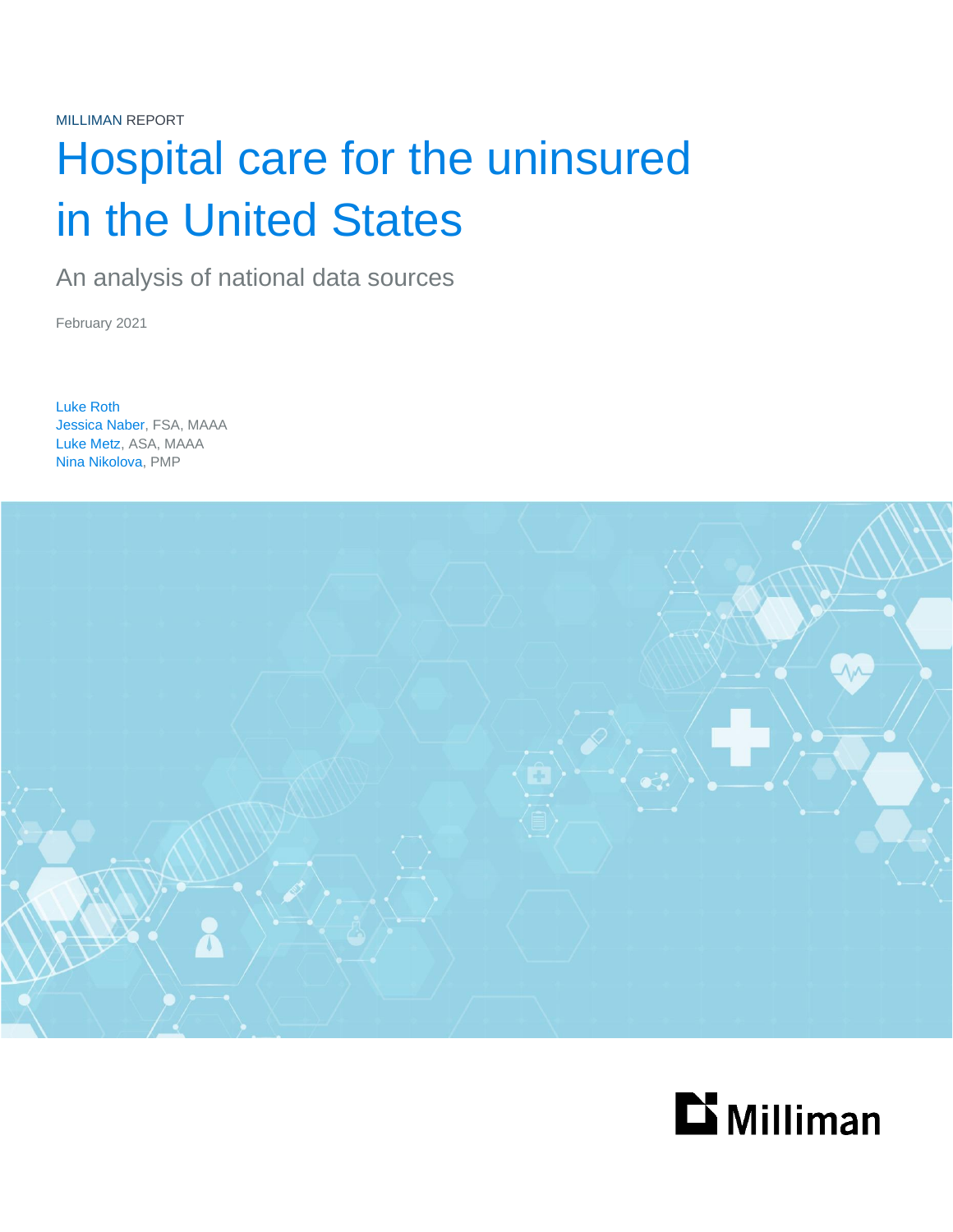### **Table of Contents**

| NATIONAL COMPARISON OF INPATIENT HOSPITAL CARE FOR THE UNINSURED VERSUS                       |  |
|-----------------------------------------------------------------------------------------------|--|
|                                                                                               |  |
| Comparison of top services based on 3M™ All Patient Refined Diagnosis Related Group (APR DRG) |  |
|                                                                                               |  |
|                                                                                               |  |
|                                                                                               |  |
|                                                                                               |  |
|                                                                                               |  |
|                                                                                               |  |
|                                                                                               |  |
|                                                                                               |  |
|                                                                                               |  |
|                                                                                               |  |
|                                                                                               |  |
|                                                                                               |  |
| APPENDIX B: TOP 25 APR DRGS FOR UNINSURED AND COMMERCIAL DISCHARGES20                         |  |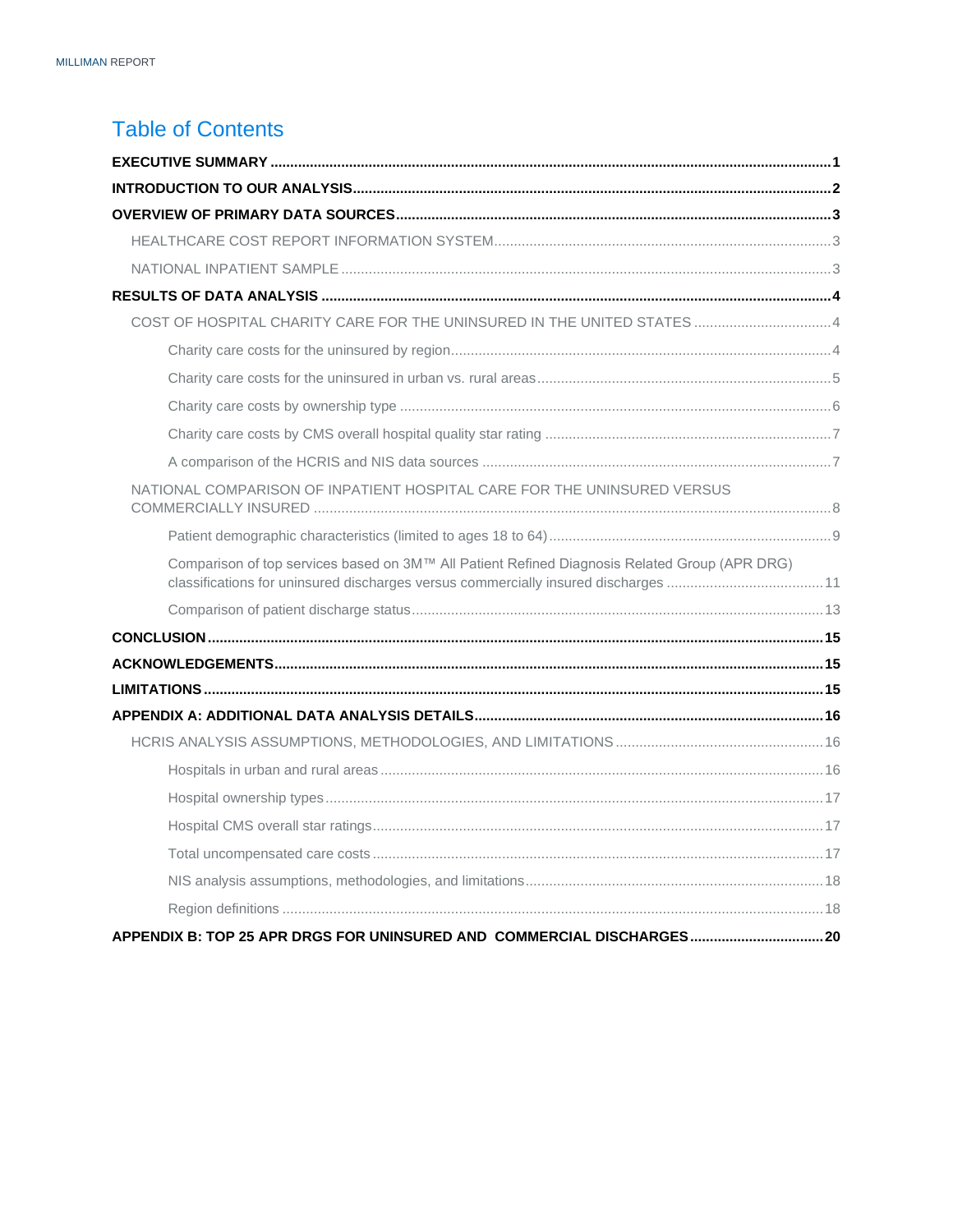### <span id="page-2-0"></span>Executive summary

Nationally, the number of uninsured individuals has decreased since the implementation of the Patient Protection and Affordable Care Act (ACA). In 2013, 16.8% of the nonelderly population were uninsured, but this decreased to 10.0% by 2016.1,2 However, the uninsured rate has been increasing since 2016. In the second half of 2019, approximately 11% of civilian non-institutionalized U.S. persons (representing 35.7 million people) did not have health insurance coverage, and 15.6% of adults aged 18 to 64 were uninsured.<sup>3</sup> Individuals who do not have health insurance are more likely to postpone or do without necessary medical care, which can have long-term consequences for their health.<sup>4</sup> However, when uninsured individuals do receive care, it may be provided free of charge and classified as "charity care" by the healthcare entity providing the care.

In this paper, we present findings from an analysis of the cost of charity care provided to uninsured individuals by hospitals in the United States, as well as analysis of the demographics of uninsured individuals who receive inpatient hospital care, the services that they receive, and the outcomes of their care.

Based on an analysis of financial information reported by hospitals to the Centers for Medicare and Medicaid Services (CMS), we found that hospital charity care costs for the uninsured increased approximately 20% over the two-year period of 2016 to 2018, from \$16.3 billion to \$19.6 billion. As a percentage of their total general service costs, hospital charity care costs for the uninsured increased approximately 10% from 2016 to 2018, from 2.37% to 2.62%.

Further analyzing hospital charity care costs by individual hospital characteristics, we found that:

- There is significant regional variation in the amount of hospital charity care provided to the uninsured but relative consistency across the nation in that charity care costs for the uninsured have been increasing. In 2018, hospital charity care costs for the uninsured ranged from a high of 6.8% of total general service costs for hospitals in the West South Central region to a low of 1.1% for hospitals in the New England region.<sup>5</sup> As a percentage of total general service costs, charity care costs for the uninsured increased in seven of the nine regions analyzed over the period of 2016 to 2018.
- Hospitals in large urban areas have higher charity care costs for the uninsured than hospitals in more rural areas. In 2018, charity care costs for the uninsured as a percentage of total general service costs were 3.3% for hospitals in large urban areas, as compared to 2.0% and 1.8% for hospitals in other urban and rural areas.  $^6$
- Government hospitals have higher charity care costs for the uninsured than for-profit and non-profit hospitals. Charity care costs for the uninsured as a percentage of total general service costs were 5.0% for government hospitals, compared to 3.9% for for-profit hospitals and 2.0% for non-profit hospitals in 2018.
- Hospitals with lower overall hospital quality star ratings from CMS have higher charity care costs for the uninsured than hospitals with higher star ratings. Charity care costs for the uninsured as a percentage of total general service costs range from a high of 4.3% for one-star hospitals to a low of 1.6% for five-star hospitals.

<sup>4</sup> Tolbert, J, Orgera, K., and Damico, A. (November 2020). Key Facts about the Uninsured Population, Kaiser Family Foundation. Available at <https://www.kff.org/uninsured/issue-brief/key-facts-about-the-uninsured-population/>

<sup>1</sup> Tolbert, J, Orgera, K., and Damico, A. (November 2020). Key Facts about the Uninsured Population, Kaiser Family Foundation. Available at <https://www.kff.org/uninsured/issue-brief/key-facts-about-the-uninsured-population/>

<sup>2</sup> Nonelderly are defined as individuals under the age of 65.

<sup>3</sup> Based on data from the January through December 2019 National Health Interview Survey (NHIS). For more information, see Cohen, R., Cha, A., Martinez, M., et al. (September 2020). Health Insurance Coverage: Early Release of Estimates From the National Health Interview Survey, 2019. National Center for Health Statistics. Available at<https://www.cdc.gov/nchs/data/nhis/earlyrelease/insur202009-508.pdf>

<sup>5</sup> See Appendix A for definitions of the regions analyzed.

<sup>&</sup>lt;sup>6</sup> Large urban areas are defined as urban areas with populations greater than 1,000,000 people, other urban areas are areas with a population of greater than 50,000 but less than 1,000,000 people, and rural areas are areas with fewer than 50,000 people.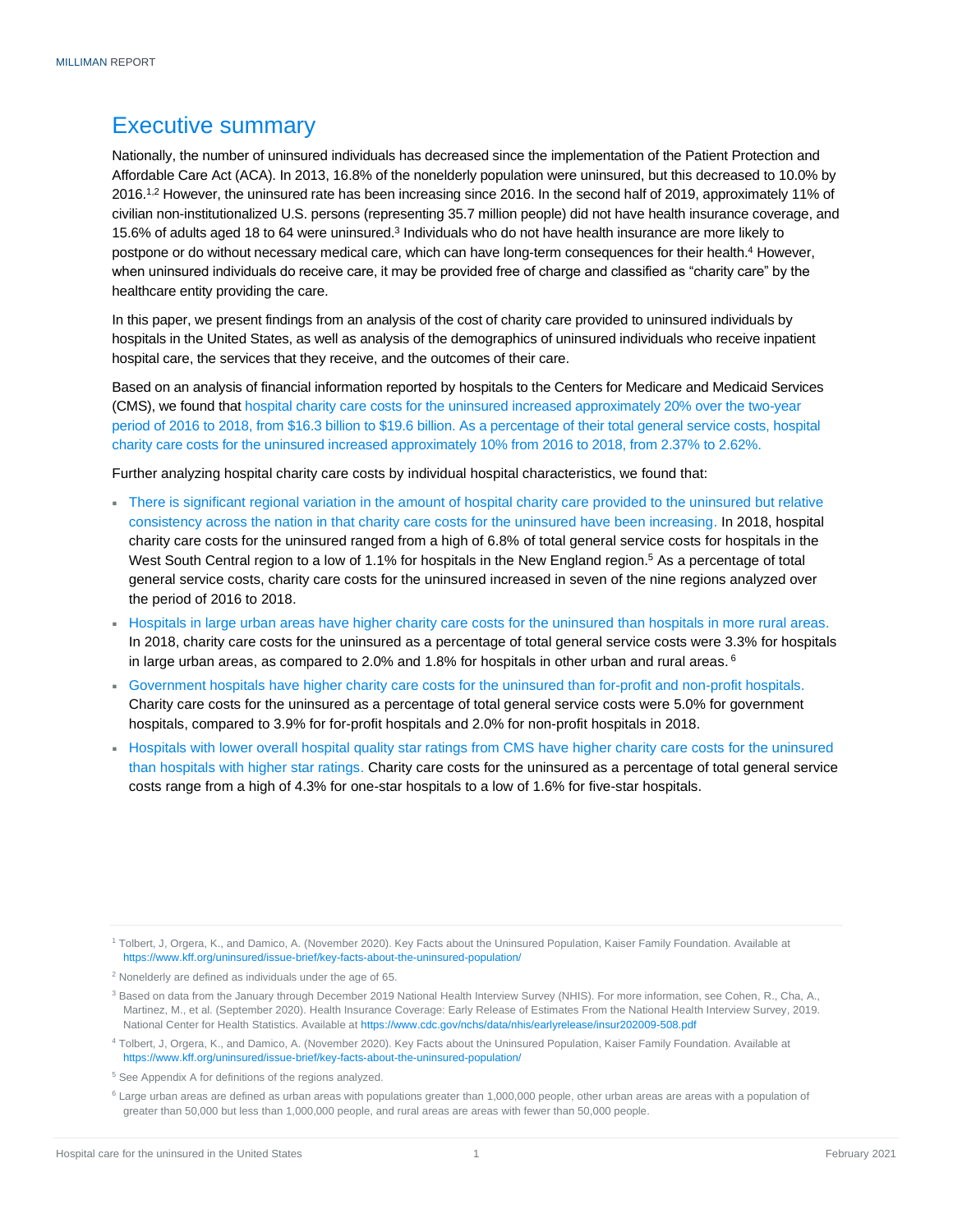Based on our analysis of the demographics of uninsured persons who received receive inpatient hospital care, the services that they receive, and the outcomes of their care, we found that:

- A disproportionate share of uninsured persons who were treated in an inpatient hospital setting are Black or Hispanic. Black and Hispanic individuals accounted for 40% of uninsured inpatient discharges, while Black and Hispanic individuals only accounted for 22% of commercial discharges. Conversely, white individuals accounted for 49% of uninsured inpatient discharges, while white individuals accounted for 66% of commercial discharges.
- Discharges for uninsured persons are more likely to start in an emergency department compared to discharges for individuals with commercial insurance. We found that 76% of discharges for uninsured persons were admitted through the emergency department (ED) compared to only 43% of discharges for individuals with commercial insurance. Our finding of higher rates of admission through the ED for uninsured persons is consistent with other research that has found that uninsured persons are less likely than those with insurance to receive preventive care and services for major health conditions and chronic diseases.<sup>7</sup>
- Uninsured persons are more frequently treated for acute or emergent reasons compared to individuals with commercial insurance. Two of the top 10 All Patients Refined Diagnosis Related Groups (APR DRGs) with the highest numbers of discharges for uninsured persons were for commonly planned procedures, compared to six of the top 10 APR DRGs for individuals with commercial insurance. As a percentage of total discharges, mental health and substance use disorder, diabetes, and infections were observed to be in the top APR DRGs for uninsured discharges and had the greatest difference compared to commercial discharges. It may be possible that with improved access to routine or preventive care, these conditions could be treated or managed in a less acute setting.<sup>8,9</sup>
- Uninsured persons have a higher rate of mortality associated with inpatient hospital stays and are also more likely to leave an inpatient hospital stay against medical advice compared to individuals with commercial insurance. Uninsured individuals have a 58% higher rate of mortality than commercially insured individuals, before adjusting for differences in service and acuity mix. After adjusting for differences in service and acuity mix, uninsured individuals have a 19% higher rate of mortality than commercially insured individuals.

The difference in the proportion of uninsured and commercially insured individuals leaving inpatient hospitals against medical advice is even more striking. Uninsured persons leave inpatient hospitals against medical advice at a rate that is 468% higher than commercially insured individuals. After adjusting for differences in service and acuity mix, uninsured individuals leave inpatient hospital stays against medical advice at a rate that is 161% higher than commercially insured individuals.

More data and analysis of care received by the uninsured population is needed. Gaining a better understanding of key health drivers—such as healthcare access, utilization, and socioeconomic factors—could potentially bring to light insights and opportunities to reduce disparities in care for uninsured individuals.

### <span id="page-3-0"></span>Introduction to our analysis

There are few publicly available datasets containing healthcare utilization and cost information for uninsured persons. We are not aware of a national data source that provides a complete view of the healthcare services received by the uninsured population, and most state-level all-payer claims datasets do not capture information about the care received by uninsured persons.<sup>10</sup> We are not aware of any existing national data sets that provide a more complete view of healthcare services received by the uninsured population than the sources supporting the analysis described in this paper. As a result, we do not have insight into the services received by uninsured individuals outside of the hospital setting.

<sup>&</sup>lt;sup>7</sup> Torbert, Orgera, and Damico, Kaiser Family Foundation, Key Facts about the Uninsured Population. Available a[t https://www.kff.org/uninsured/issue](https://www.kff.org/uninsured/issue-brief/key-facts-about-the-uninsured-population/)[brief/key-facts-about-the-uninsured-population/](https://www.kff.org/uninsured/issue-brief/key-facts-about-the-uninsured-population/)

<sup>&</sup>lt;sup>8</sup> Department of Health and Human Services, Agency for Healthcare Research and Quality (October 2001). Guide to Prevention Quality Indicators: Hospital Admission for Ambulatory Care Sensitive Conditions. Available a[t https://www.ahrq.gov/downloads/pub/ahrqqi/pqiguide.pdf](https://www.ahrq.gov/downloads/pub/ahrqqi/pqiguide.pdf)

<sup>9</sup> Medford-Davis, L., Shah, R., Kennedy, D., and Becker, E. (January 2018). The Role of Mental Health Disease in Potentially Preventable Hospitalizations: Findings From a Large State. Available at<https://pubmed.ncbi.nlm.nih.gov/29189574/>

<sup>&</sup>lt;sup>10</sup> All-Payer Claims Databases: State Initiatives to Improve Health Care Transparency. Available at[: https://www.commonwealthfund.org/](https://www.commonwealthfund.org/sites/default/files/documents/___media_files_publications_issue_brief_2010_sep_1439_love_allpayer_claims_databases_ib_v2.pdf) [sites/default/files/documents/\\_\\_\\_media\\_files\\_publications\\_issue\\_brief\\_2010\\_sep\\_1439\\_love\\_allpayer\\_claims\\_databases\\_ib\\_v2.pdf](https://www.commonwealthfund.org/sites/default/files/documents/___media_files_publications_issue_brief_2010_sep_1439_love_allpayer_claims_databases_ib_v2.pdf)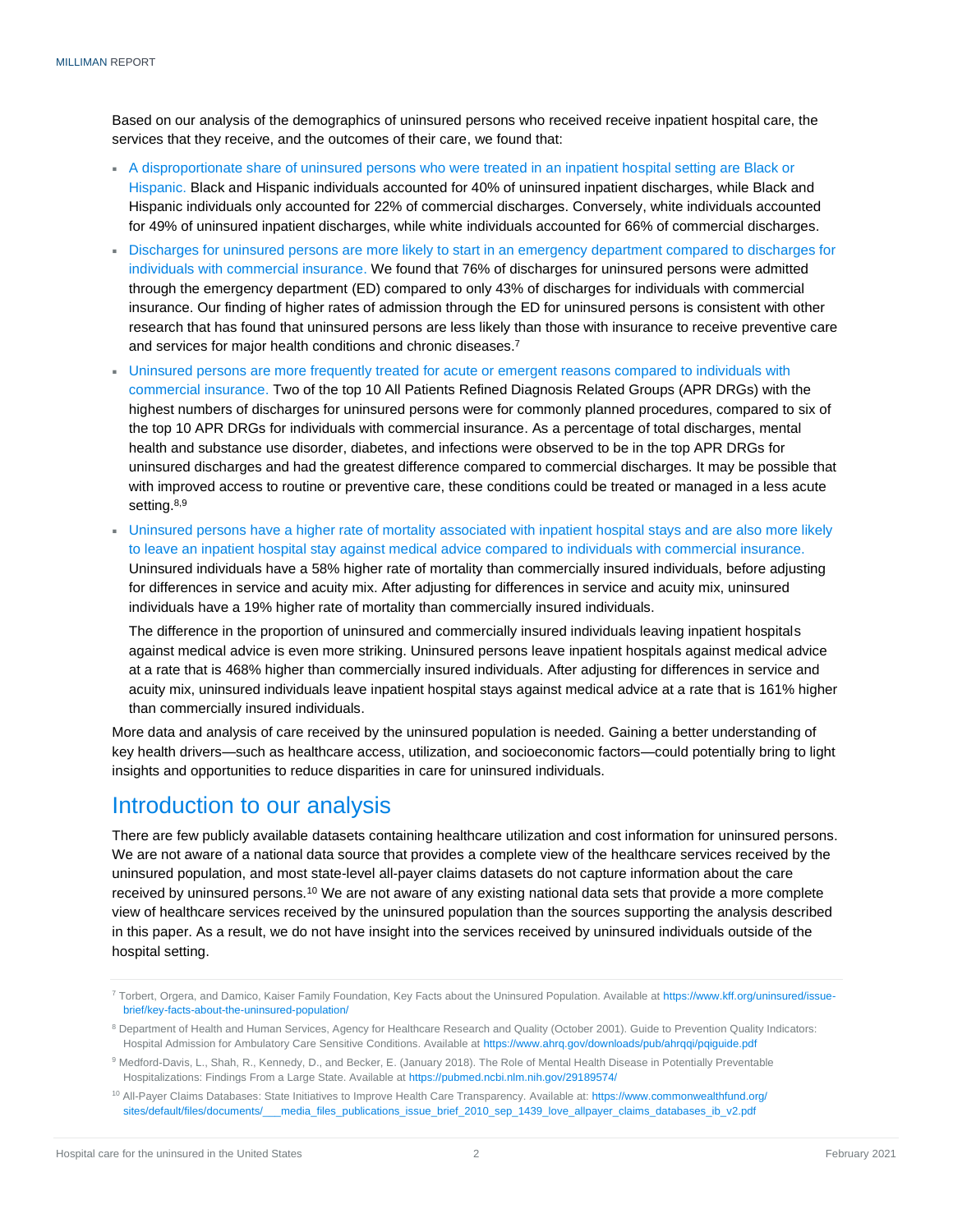The costs associated with providing charity care to uninsured individuals are just one component of hospital charity care, as hospitals may also classify services provided to insured individuals as charity care if they meet the hospital's charity care or financial assistance policy. Additionally, charity care is just one component of "uncompensated care," which also includes costs associated with bad or uncollectible debt. For the research presented in this report, we first performed a high-level analysis of the cost of charity care provided by hospitals to uninsured persons in the United States, based on CMS' Healthcare Cost Report Information System (HCRIS) data. We then performed a more detailed analysis of uninsured individuals who received inpatient care and the services that were provided to them using the National Inpatient Sample (NIS) from the Agency for Healthcare Research and Quality (AHRQ).

Lastly, the effects of COVID-19 on health care coverage and charity care costs are not captured in this analysis because the data pre-dates the pandemic. At the time of writing, it appears the rate of uninsured may not have changed significantly during the pandemic because the decline in employer-based health insurance coverage may have been offset by gains in Medicaid coverage.<sup>11</sup> An analysis of more recent data will be required to understand the effect of COVID-19 on health care coverage and charity care costs in the United States.

### <span id="page-4-0"></span>Overview of primary data sources

In this section, we provide a high-level overview of the two primary data sources that we relied on to perform our analyses. More detailed descriptions of these data sources and the methodologies employed to analyze them including use of secondary data sources—are provided in Appendix A.

#### <span id="page-4-1"></span>**HEALTHCARE COST REPORT INFORMATION SYSTEM**

The Healthcare Cost Report Information System (HCRIS) is a publicly available database of Medicare cost reports (MCRs) that is compiled and published by CMS. Medicare-certified institutional providers are required to complete and submit MCRs to a Medicare Administrative Contractor (MAC) on an annual basis. The MCRs submitted by hospitals contain basic information about the hospital (e.g., location, number of beds, whether they have an accredited teaching program), utilization data (e.g., number of discharges, bed days, and visits), as well as financial data including information about costs incurred and revenues received. CMS then compiles and publishes the information reported in the MCRs in the HCRIS. The HCRIS data contains information for providers across the United States and can therefore be used to analyze hospital costs at a national level.<sup>12</sup>

For the purposes of this analysis, we rely on cost reports for hospital fiscal years ending (FYE) 2016, 2017, and 2018, which are the most recent full years available at the time we completed our analyses. The information reported related to charity care costs in the HCRIS data does not distinguish between costs incurred in inpatient and outpatient settings. Therefore, we analyze the total charity care costs incurred in both hospital inpatient and outpatient settings.

#### <span id="page-4-2"></span>**NATIONAL INPATIENT SAMPLE**

The National Inpatient Sample (NIS) is a publicly available database of inpatient hospital claims compiled and published by the Agency for Healthcare Research and Quality (AHRQ). It contains information on more than seven million hospital stays in the United States, representing a 20% stratified sample of community hospital stays from all payers—including Medicare, Medicaid, commercial, and the uninsured. The NIS is designed to produce regional and national estimates of inpatient utilization, access, charges, quality, and outcomes. The NIS is updated annually and has discharge history for 1988 through 2017. The NIS does not include information about inpatient hospital stays at rehabilitation and long-term acute care hospitals.<sup>13</sup>

For the purposes of this analysis, we rely upon 2017 data, which is the most recent data available at the time of our analysis.

<sup>11</sup> McDermott, Daniel, Cox, Cynthia, Rudowitz, Robin, Garfield, Rachel. (December 2020). How Has the Pandemic Affected Health Coverage in the U.S.?, Kaiser Family Foundation. Available at https://www.kff.org/policy-watch/how-has-the-pandemic-affected-health-coverage-in-the-u-s/

<sup>12</sup> More information about the HCRIS data is available a[t https://www.cms.gov/Research-Statistics-Data-and-Systems/Downloadable-Public-Use-](https://www.cms.gov/Research-Statistics-Data-and-Systems/Downloadable-Public-Use-Files/Cost-Reports/Hospital-2010-form)[Files/Cost-Reports/Hospital-2010-form](https://www.cms.gov/Research-Statistics-Data-and-Systems/Downloadable-Public-Use-Files/Cost-Reports/Hospital-2010-form)

<sup>&</sup>lt;sup>13</sup> More information about the NIS is available a[t https://www.hcup-us.ahrq.gov/nisoverview.jsp](https://www.hcup-us.ahrq.gov/nisoverview.jsp)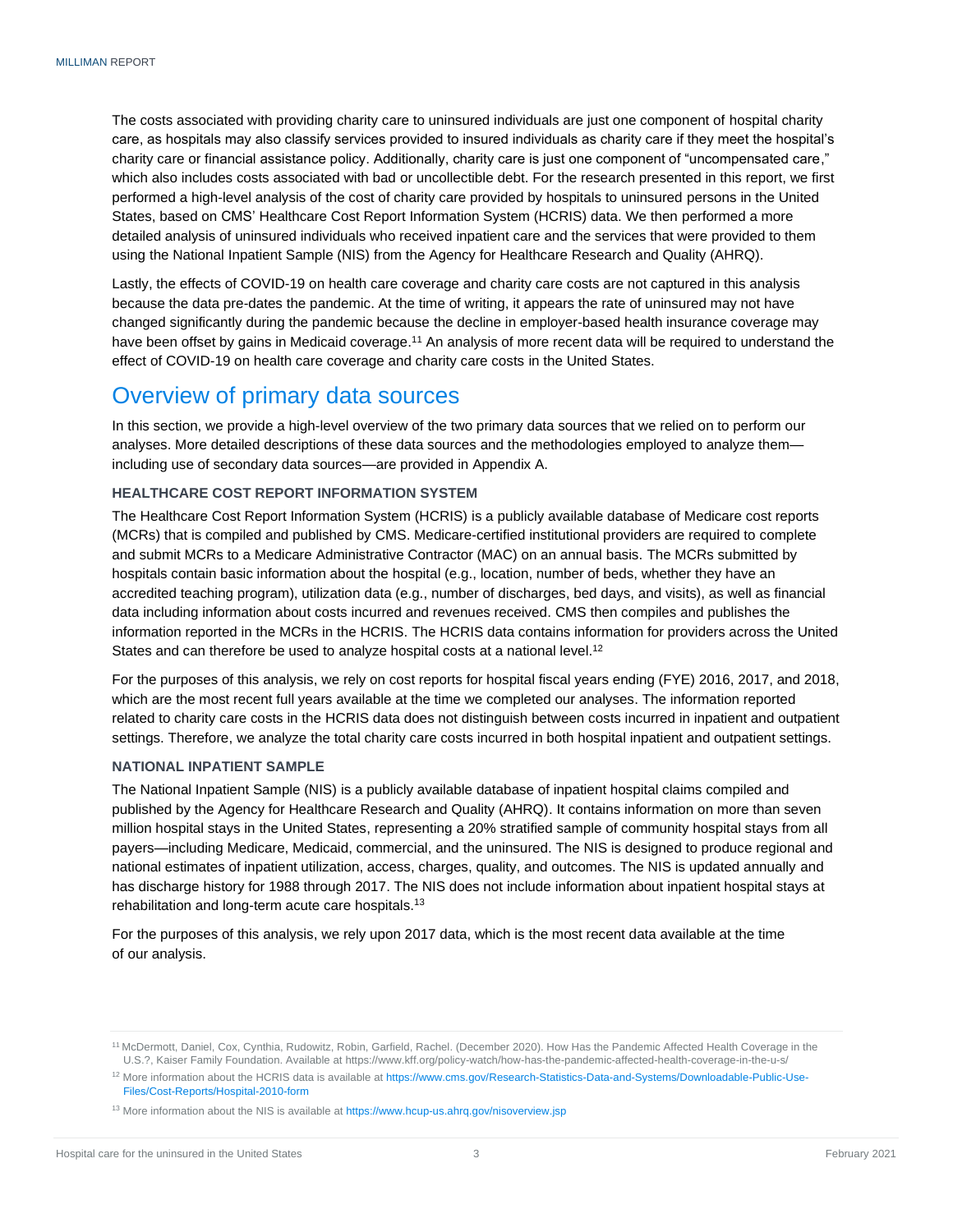### <span id="page-5-0"></span>Results of data analysis

In this section we first discuss findings related to the cost of hospital charity care for the uninsured in the United States. We then discuss findings related to the uninsured individuals who received inpatient care and the services that were provided to them.

#### <span id="page-5-1"></span>**COST OF HOSPITAL CHARITY CARE FOR THE UNINSURED IN THE UNITED STATES**

National charity care costs for the uninsured reported by hospitals in the HCRIS for hospital fiscal years ending (FYE) 2016, 2017, and 2018 are \$16.3 billion, \$17.5 billion, and \$19.6 billion, respectively. For the same three years, hospitals reported total general service costs of approximately \$688.5 billion, \$718.7 billion, and \$749.7 billion, respectively. As a percentage of their total general service costs, hospital charity care costs for the uninsured increased approximately 10% over this two-year period, from 2.37% in 2016 to 2.62% in 2018. We illustrate these findings in Figure 1, below.



#### **FIGURE 1: HOSPITAL CHARITY CARE COSTS FOR THE UNINSURED IN THE UNITED STATES (FYE 2016 TO 2018)**

#### <span id="page-5-2"></span>**Charity care costs for the uninsured by region**

To better understand how hospital charity care costs for the uninsured vary geographically, we summarized these costs, as reported in the HCRIS for hospital FYE 2018, according to each hospital's location within nine geographic regions defined in the NIS. Recognizing that there is variation in the size of each region, we present charity care costs as a percentage of total general service costs for each region in Figure 2.



#### **FIGURE 2: VARIATION IN HOSPITAL CHARITY CARE COSTS FOR THE UNINSURED ACROSS REGIONS (FYE 2018)**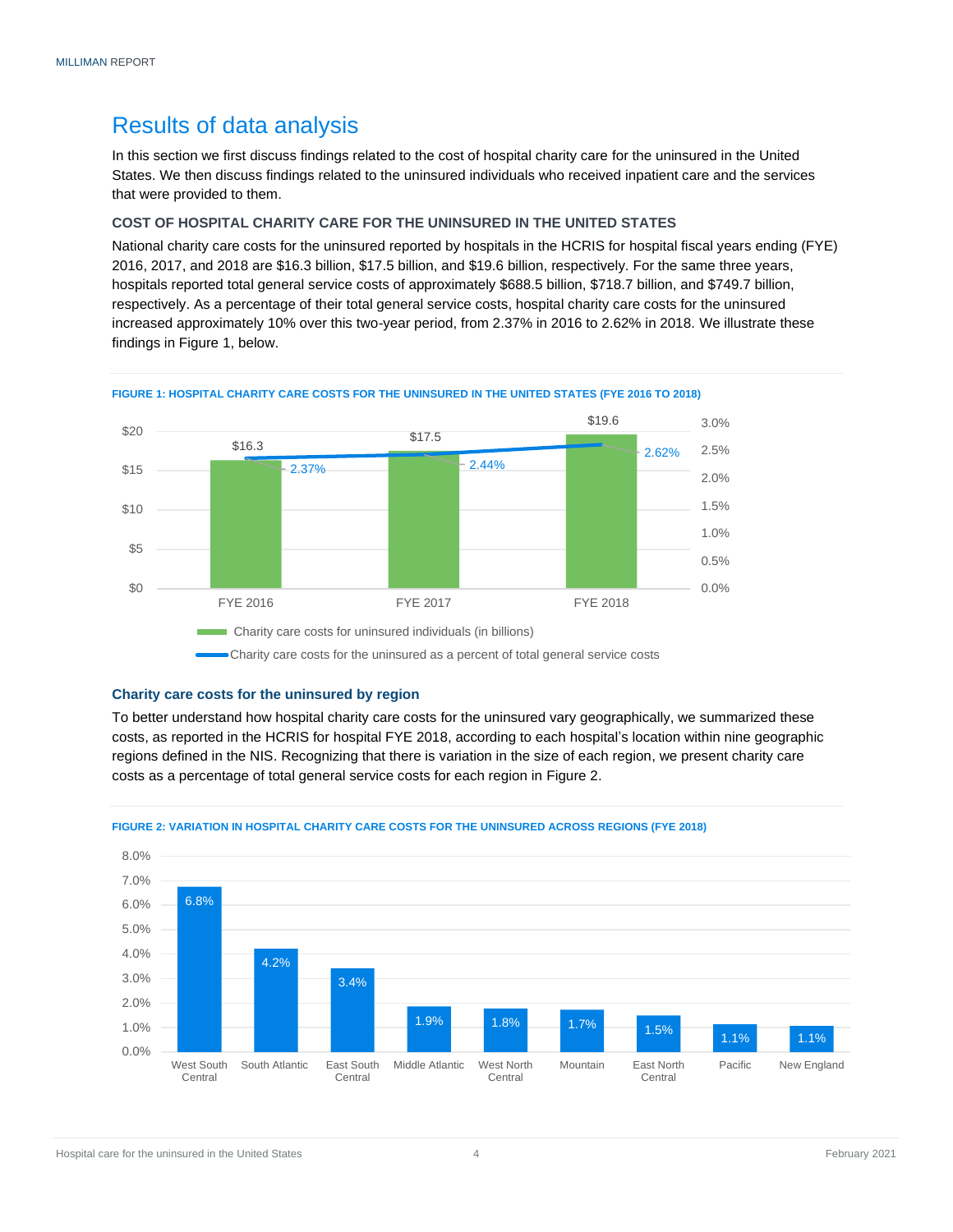As shown in Figure 2, the regions with the highest charity care costs for the uninsured relative to total general service costs were West South Central, South Atlantic, and East South Central, at 6.8%, 4.2%, and 3.4%, respectively.

We also analyzed regional trends in charity care costs relative to total general service costs from FYE 2016 to FYE 2018. As shown in Figure 3, charity care costs for the uninsured relative to total general service costs increased over this three-year period in seven of the nine geographic regions analyzed, with only the Middle Atlantic and New England regions experiencing decreases. Furthermore, the rank of each region's charity care costs relative to total general service costs is consistent across the three years analyzed, with the exception of New England. New England went from having the third-lowest charity care costs relative to total general service costs in FYE 2016 to having the lowest among all of the regions in FYE 2018.



#### **FIGURE 3: TRENDS IN HOSPITAL CHARITY CARE COSTS FOR THE UNINSURED BY REGION (FYE 2016 TO 2018)**

#### <span id="page-6-0"></span>**Charity care costs for the uninsured in urban vs. rural areas**

We evaluated how charity care costs vary for hospitals located in urban versus rural areas. For the purposes of our analysis, large urban, other urban, and rural areas are defined as follows:

- Large urban areas are defined as urban areas with populations greater than 1,000,000 people.
- Other urban areas are areas with a population of greater than 50,000 people but less than 1,000,000 people.
- Rural areas are areas with fewer than 50,000 people.

As shown in Figure 4, 60.7% of charity care costs for the uninsured were provided at hospitals in large urban areas in FYE 2018. Additionally, charity care costs for the uninsured relative to total general service costs were notably highest for hospitals in large urban areas, at 3.3%, as compared to hospitals in other urban and rural areas, at 2.0% and 1.8%, respectively.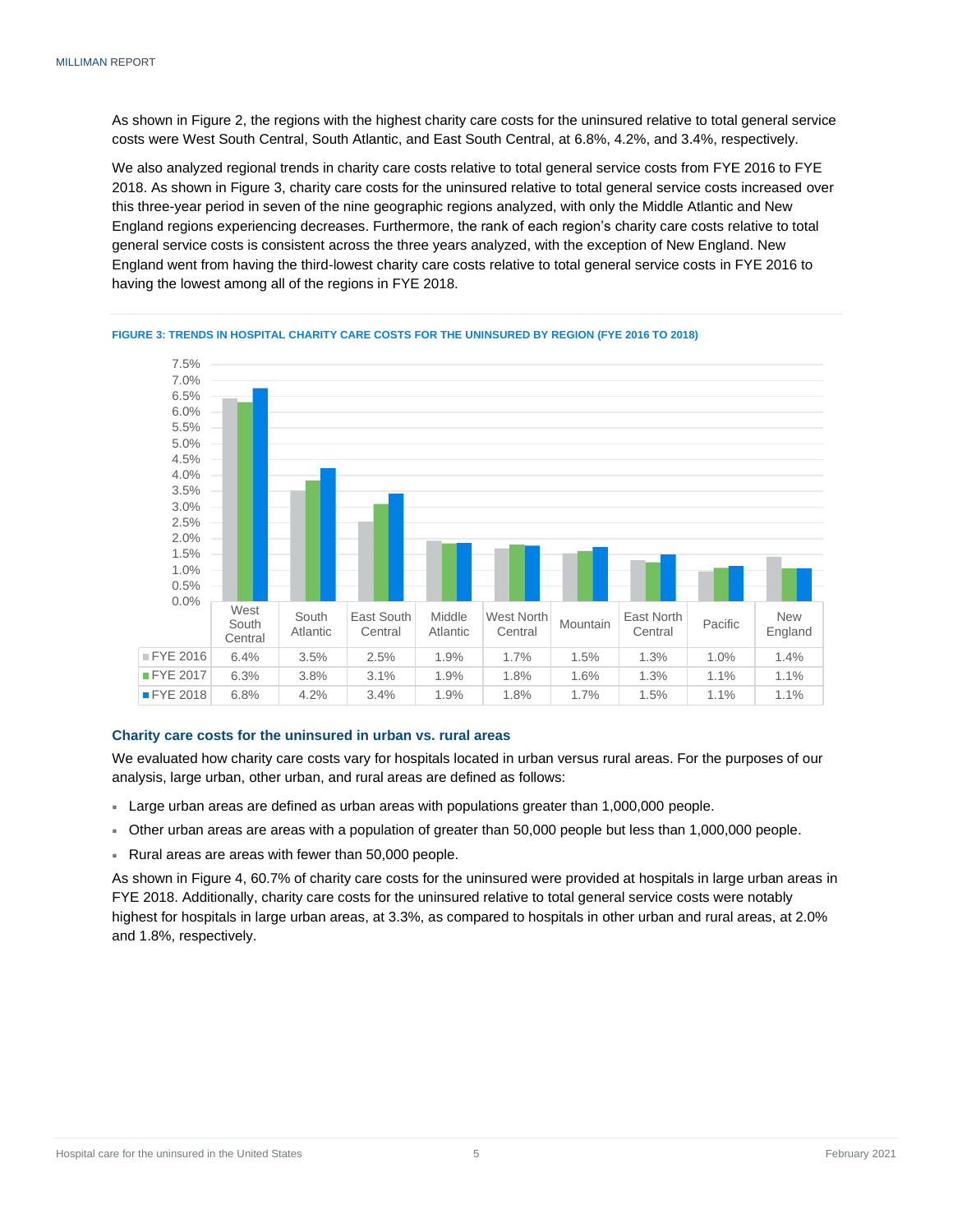

#### **FIGURE 4: VARIATION IN HOSPITAL CHARITY CARE COSTS FOR THE UNINSURED FOR URBAN VERSUS RURAL AREAS (FYE 2018)**



Charity care costs for the uninsured as a percentage of

## <span id="page-7-0"></span>**Charity care costs by ownership type**

Using ownership information reported in HCRIS, we categorized hospitals as government, non-profit, and for-profit, and summarized charity care costs for the uninsured across these three hospital ownership type categories.

As shown in Figure 5 below, we found that in hospital FYE 2018, non-profit hospitals had the highest total charity care costs for the uninsured, at 48.6% of total, among the different ownership type categories, followed by government hospitals and non-profit hospitals. However, government hospitals had the highest charity care costs for the uninsured as a percentage of total general service costs at 5.0%, compared to 3.9% for for-profit hospitals and 2.0% for non-profit hospitals.



**FIGURE 5: VARIATION IN CHARITY CARE COSTS FOR THE UNINSURED BY HOSPITAL OWNERSHIP (FYE 2018)**



<span id="page-7-1"></span>Note: See Appendix A for more information about hospital ownership classifications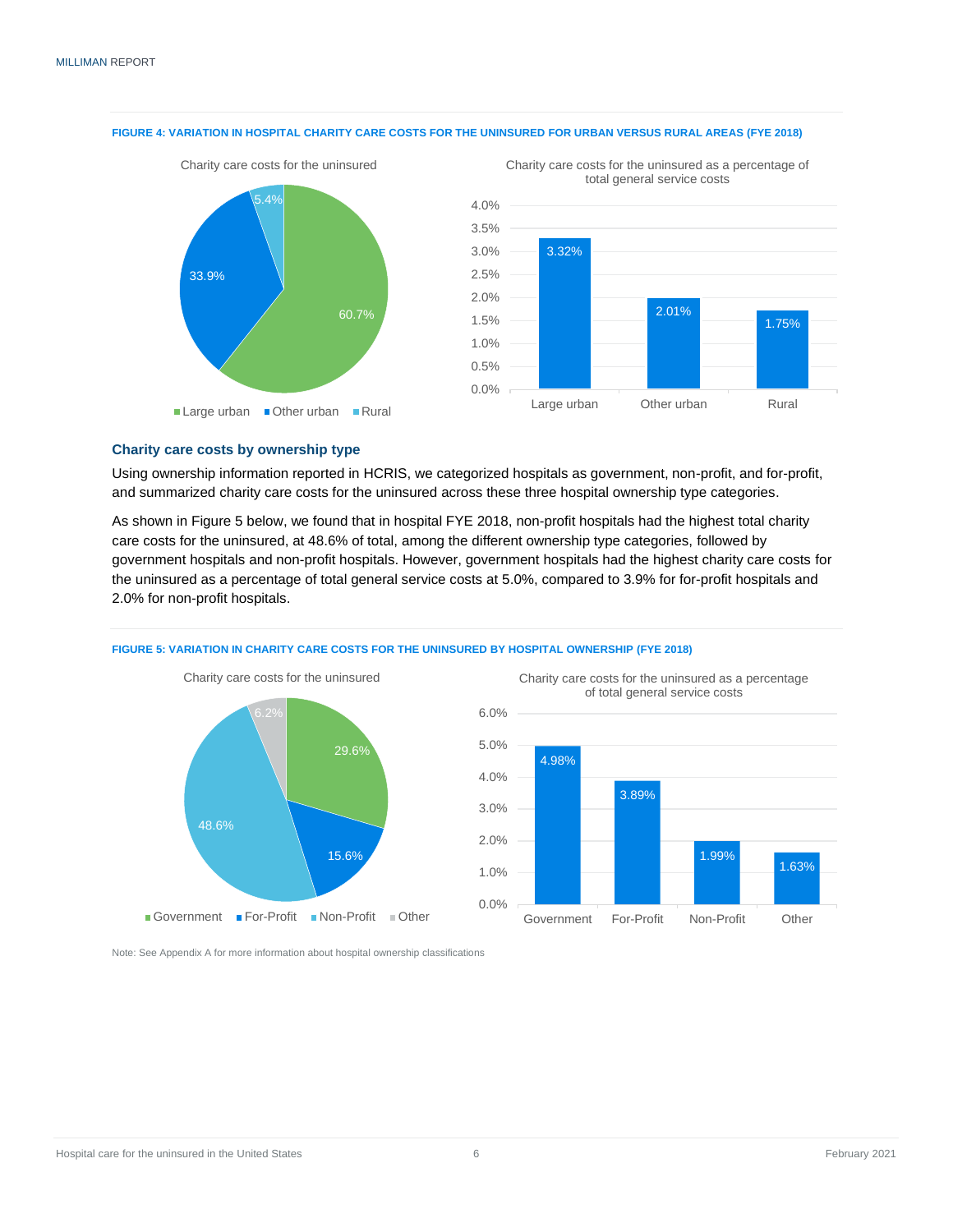#### **Charity care costs by CMS overall hospital quality star rating**

We used information from the CMS Hospital Compare website to categorize hospitals by their CMS overall hospital quality star rating. The CMS overall hospital quality star rating summarizes a variety of individual quality measures related to common conditions treated in hospitals and reflects how well each hospital performed on those measures relative to other hospitals. The ratings range from one to five, and a higher number reflects better performance on the quality measures evaluated. Below is displayed the charity care costs for the uninsured for hospitals assigned to a star rating from one to five.

The results of this analysis are shown in Figure 6 below. In FYE 2018, the majority of charity care costs for the uninsured were reported by hospitals with ratings of two or three stars, with approximately 31.1% of total charity care costs reported by hospitals with a two-star rating and 24.2% of total charity care costs reported by hospitals with a three-star rating. As a percentage of total general service costs, hospitals with lower CMS overall hospital quality star ratings reported more charity care costs for the uninsured than hospitals with higher CMS overall hospital quality star ratings. Hospital charity care costs for the uninsured were 4.3% of total general service costs for hospitals with a CMS overall hospital quality star rating of one, while only 1.6% of total general service costs for hospitals with a CMS overall hospital quality star rating of five. This implies that a disproportionate share of charity care for uninsured persons is provided in lower-quality hospitals.

#### **FIGURE 6: VARIATION IN HOSPITAL CHARITY CARE COSTS FOR THE UNINSURED BY CMS OVERALL HOSPITAL QUALITY STAR RATING (FYE 2018)**





Charity care costs for the uninsured as a percentage of total general service costs



#### <span id="page-8-0"></span>**A comparison of the HCRIS and NIS data sources**

As described in the section above, the information available in HCRIS along with supplemental data sources are useful for analyzing costs in the aggregate, by location, or by other facility characteristics (e.g., by urban/rural, ownership type, or overall hospital quality star rating). However, HCRIS does not contain information about the populations receiving care, their medical conditions, or the outcomes of their care. Therefore, to develop a deeper understanding about the uninsured who receive hospital care, we used the 2017 NIS dataset. To evaluate the consistency between the HCRIS and NIS data sources, we compared:

- Total (inpatient and outpatient) hospital charity care costs for the uninsured as a percentage of total general service costs from the 2017 HCRIS data
- Inpatient hospital charges for the uninsured as a percentage of inpatient hospital charges for all populations from the 2017 NIS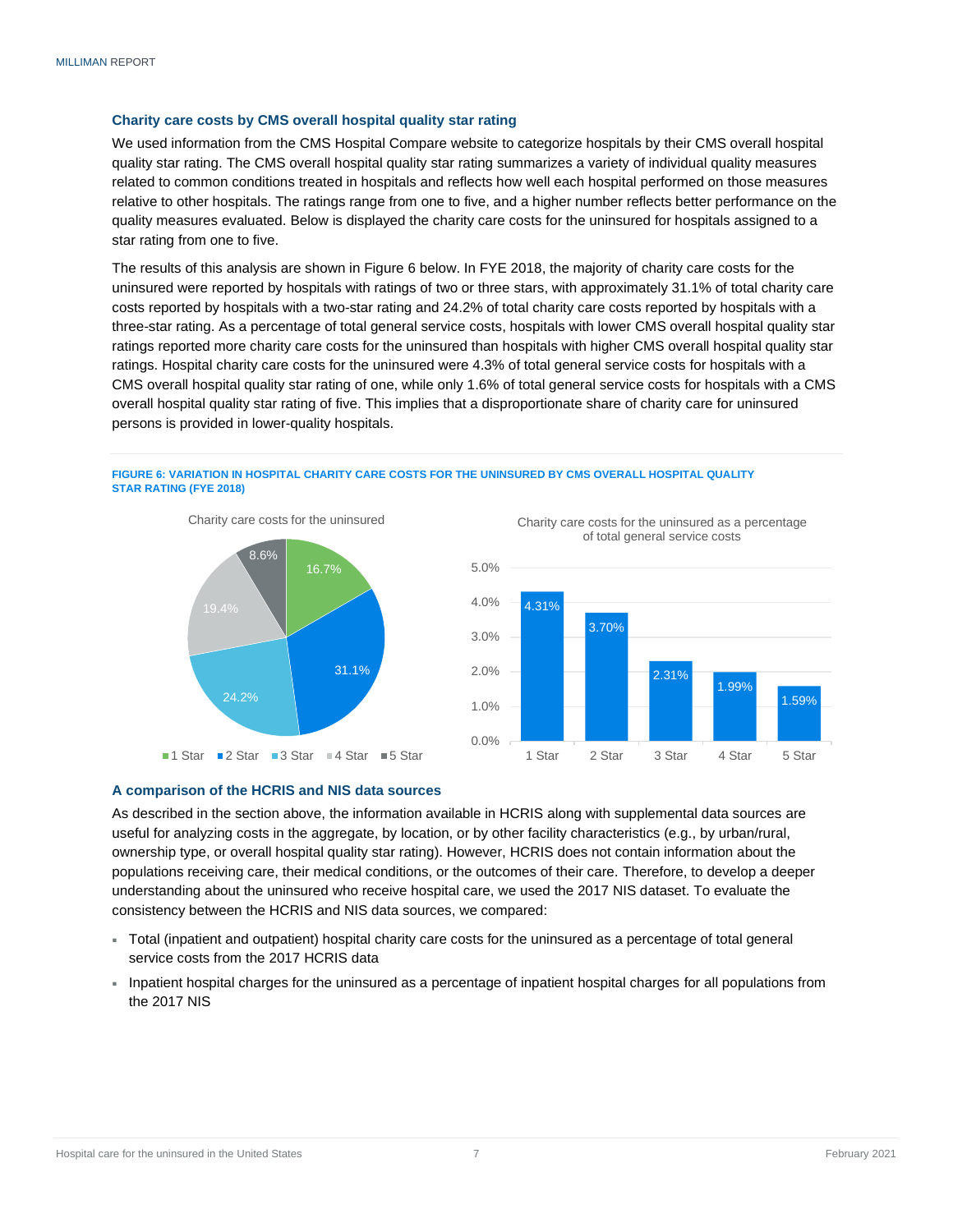There are a few notable differences between these two measures:

- 1. HCRIS includes both inpatient and outpatient services, while the NIS includes only inpatient services.
- 2. Using HCRIS, we analyze charity care costs for the uninsured; using the NIS, we analyze charges for the uninsured (this includes discharges categorized as self-pay or as no charge).
- 3. The NIS excludes rehabilitation and long-term acute care hospitals, while the HCRIS includes these hospital types.

With respect to the second difference noted above, we note that the services classified as charity care for the uninsured will be a subset of the total services provided to the uninsured. As shown in Figure 7, our comparison of these two data sets indicates that they are directionally consistent, with the inpatient services classified as "uninsured" in the NIS representing a higher percentage of total inpatient services relative to the percentage of combined inpatient and outpatient hospital service costs classified as "charity care for the uninsured" in HCRIS.





#### <span id="page-9-0"></span>**NATIONAL COMPARISON OF INPATIENT HOSPITAL CARE FOR THE UNINSURED VERSUS COMMERCIALLY INSURED**



**FIGURE 8: UNINSURED DISCHARGES BY AGE**

In this section, we further analyze the demographic characteristics, medical conditions, and outcomes of care for the uninsured receiving inpatient hospital care. The vast majority of discharges for the uninsured were for persons between the ages of 18 and 64, as seen in Figure 8. Individuals below the age of 18 and over the age of 65 are a small portion of the total because children and adolescents are more likely to have access to Medicaid coverage (e.g., CHIP programs), and individuals over age 65 typically have access to Medicare coverage. For this reason, we limited our analysis of the uninsured population to adults 18 to 64 years old for the analysis described in this section of our report.

<span id="page-9-1"></span>In this section, we used the NIS dataset to provide insight into uninsured persons receiving care at inpatient hospitals and compare their characteristics with commercially insured individuals receiving inpatient hospital care.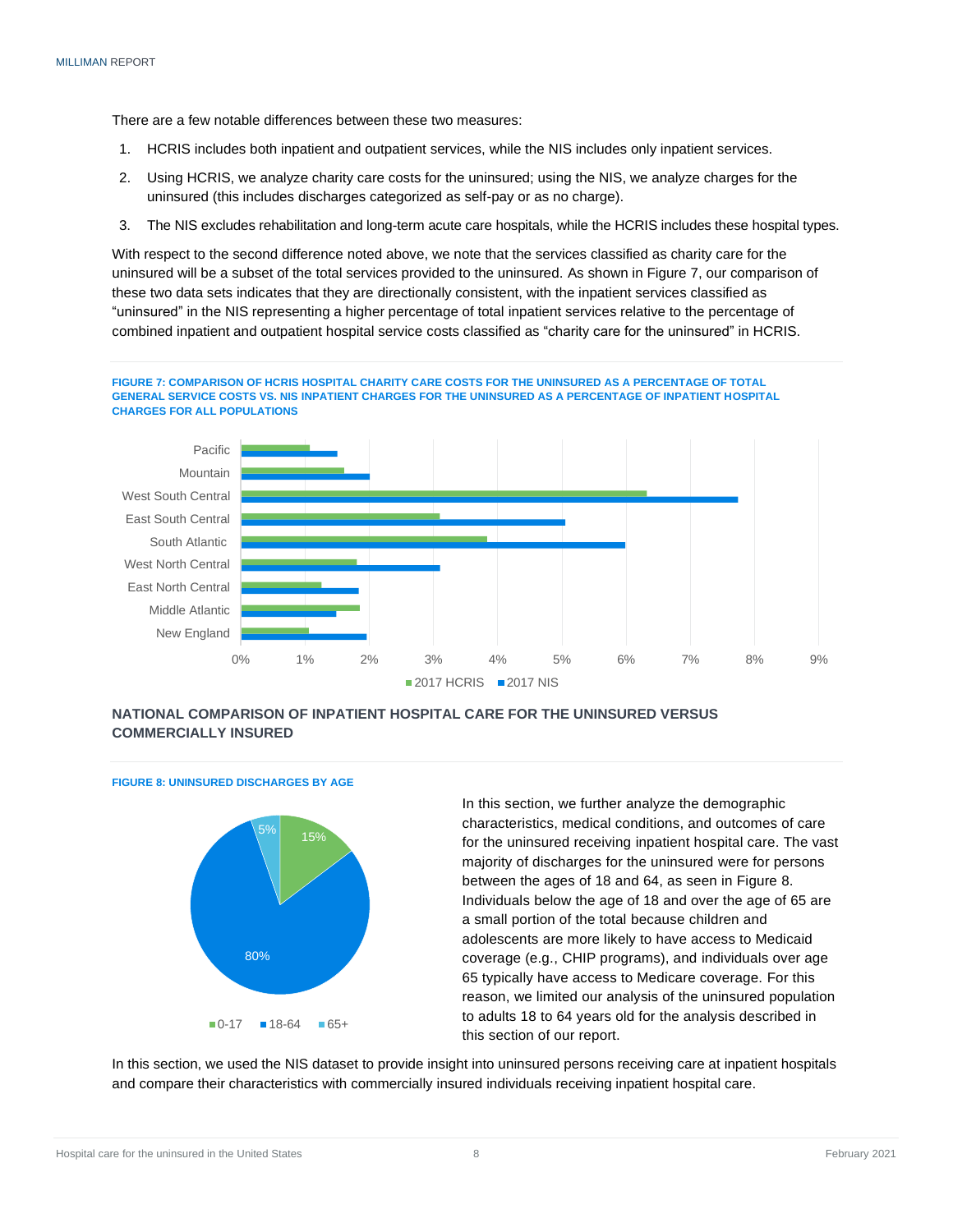#### **Patient demographic characteristics (limited to ages 18 to 64)**

Figures 9 and 10 compare the age and gender distributions of discharges for uninsured and commercially insured individuals. There is a consistent proportion of discharges for uninsured and commercially insured individuals who are ages 18 to 34, a higher proportion of uninsured discharges for individuals who are ages 35 to 44 (22% of uninsured vs. 18% of commercial) and also between ages 45 and 54 (25% of uninsured vs. 19% of commercial). However, there is a lower proportion of uninsured discharges for individuals who are ages 55 to 64 (21% of uninsured vs. 30% commercial). Discharges for uninsured persons are 55% male compared to just 35% male for commercially insured persons.





Note: Limited to ages 18 to 64.

#### **FIGURE 10: GENDER DISTRIBUTION OF INDIVIDUALS WITH UNINSURED AND COMMERCIALLY-INSURED DISCHARGES**





Note: Limited to ages 18 to 64.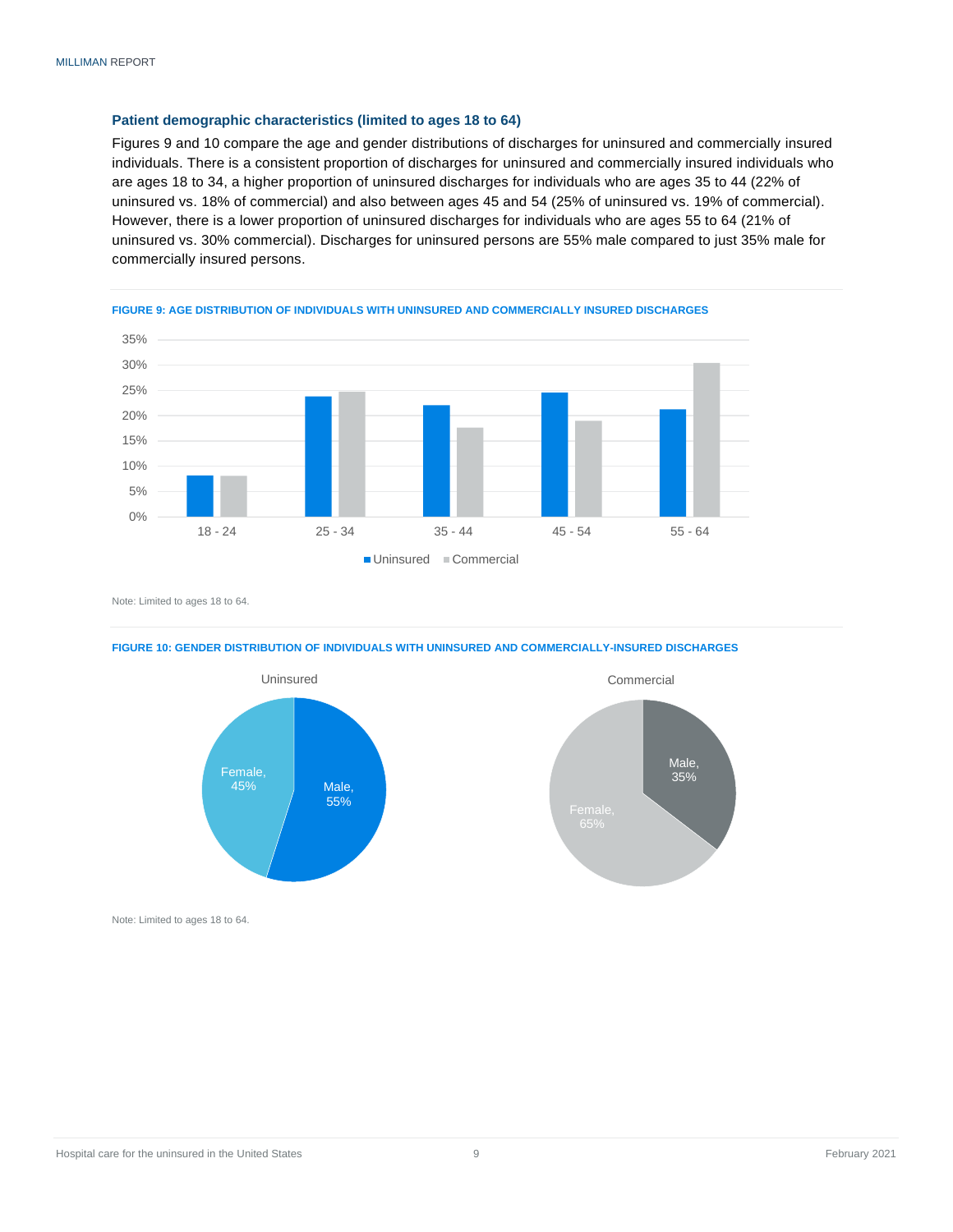Figure 11 compares the distribution of race for individuals with uninsured and commercially insured discharges. Black and Hispanic individuals experience a larger proportion of uninsured discharges than commercial discharges. Black and Hispanic individuals accounted for 40% of uninsured inpatient discharges, while Black and Hispanic individuals only accounted for 22% of commercial discharges. Conversely, white individuals accounted for 49% of uninsured inpatient discharges, while white individuals accounted for 66% of commercial discharges.



#### **FIGURE 11: RACE DISTRIBUTION OF INDIVIDUALS WITH UNINSURED AND COMMERCIALLY INSURED DISCHARGES**

Note: Does not sum to 100% because exhibit excludes "unknown" (4-6% of discharges). Limited to ages 18 to 64.

Figure 12 compares the proportion of discharges with admission through the emergency department (ED). Uninsured discharges have a higher portion with admission through the ED (76%) compared to commercially insured discharges (43%).

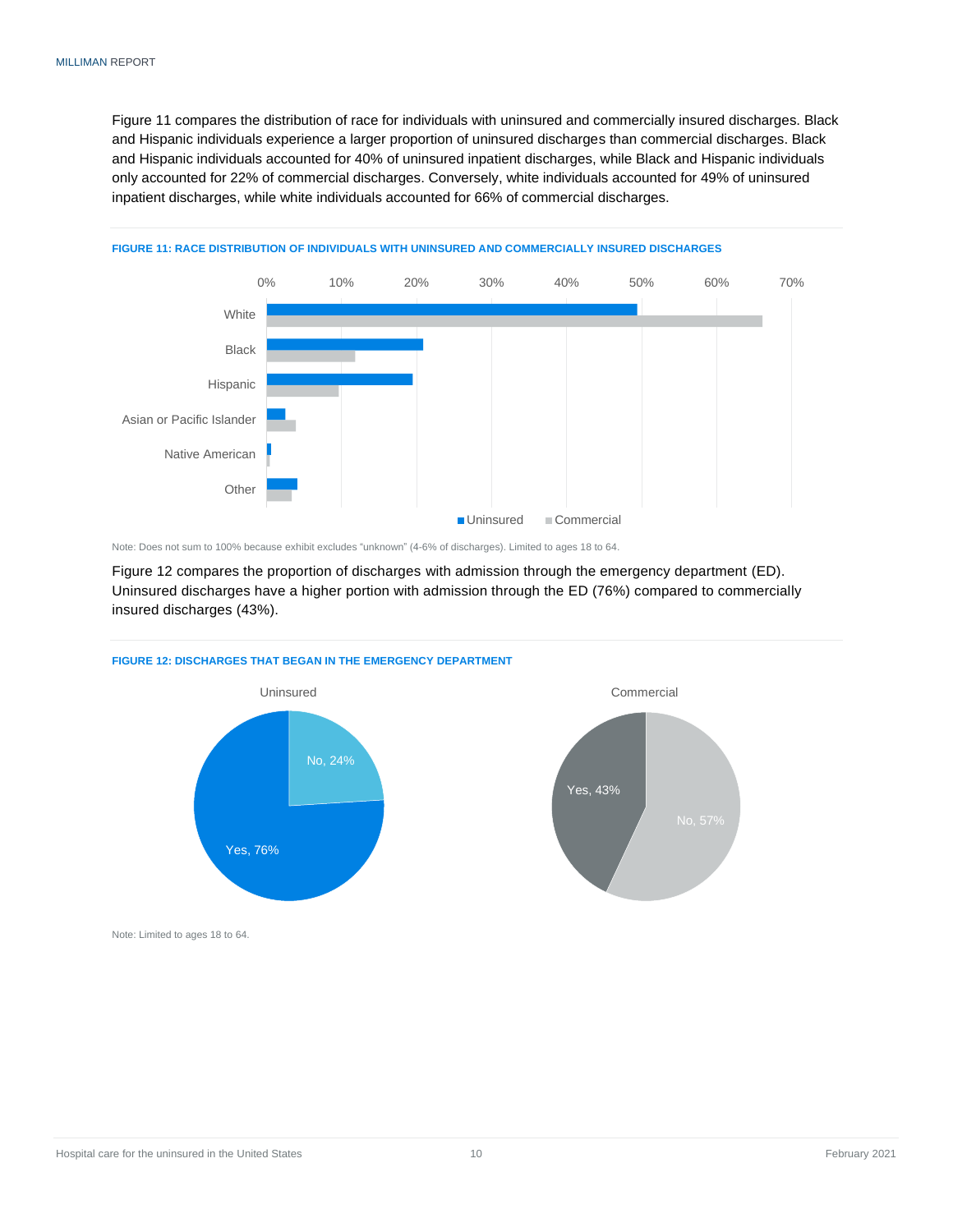Figure 13 compares the top service types for uninsured and commercially insured discharges. The top six service types make up approximately 85% of uninsured and commercially insured discharges. General medicine and mental health and substance abuse account for 54% of uninsured discharges, compared to 30% of commercially insured discharges. Obstetrics is the most frequently utilized service for commercially insured individuals (28%).

| <b>CHARITY CARE TOP DRG SERVICE LINES</b> | $%$ OF<br><b>DISCHARGES</b> | <b>COMMERCIAL TOP DRG SERVICE LINES</b> | $%$ OF<br><b>DISCHARGES</b> |
|-------------------------------------------|-----------------------------|-----------------------------------------|-----------------------------|
| General Medicine*                         | 41%                         | <b>Obstetrics</b>                       | 28%                         |
| Mental Health and Substance Abuse         | 13%                         | General Medicine*                       | 25%                         |
| <b>General Surgery</b>                    | 9%                          | Orthopedics                             | 10%                         |
| <b>Obstetrics</b>                         | 9%                          | <b>General Surgery</b>                  | 10%                         |
| Cardiology                                | 8%                          | Cardiology                              | 6%                          |
| Neurology                                 | 5%                          | Mental Health and Substance Abuse       | 5%                          |

#### **FIGURE 13: TOP SERVICE TYPES AND PERCENT OF TOTAL DISCHARGES**

Note: Limited to ages 18 to 64; General Medicare is a broad category of DRGs including endocrinology, gastroenterology, hematology, infectious disease, nephrology, pulmonary, and rheumatology, among other services.

#### <span id="page-12-0"></span>**Comparison of top services based on 3M™ All Patient Refined Diagnosis Related Group (APR DRG) classifications for uninsured discharges versus commercially insured discharges**

Below are three figures containing comparisons of the top services provided based on APR DRG classifications for uninsured discharges versus commercially insured discharges, ranked by the base APR DRGs with the largest number of discharges. Appendix B also contains an expanded exhibit of the top 25 APR DRGs for uninsured and commercial discharges.

The APR DRGs that were most common for uninsured discharges were nearly always emergent. For six out of the top 10 APR DRGs for uninsured discharges, more than 85% of admissions were through the ED. Similarly, for 17 out of the top 25 APR DRGs for uninsured discharges, over 85% of admissions were through the ED. For commercial discharges, only two out of the top 10, and only four out of the top 25 APR DRGs had over 85% of admissions through the ED. Additionally, for all APR DRGs that are within the top 25 for both uninsured and commercial discharges, the uninsured always had a higher proportion of admissions through the ED.

Except for vaginal and cesarean deliveries, the top 10 APR DRGs for the uninsured were not for commonly planned procedures. Comparatively, six of the top 10 APR DRGs for the commercial discharges were for services that are typically planned, including two orthopedic (joint replacement) APR DRGs, three obstetric (vaginal and cesarean deliveries) APR DRGs, and a "Procedures for Obesity" APR DRG. Additionally, many of the APR DRGs with the greatest proportional difference between uninsured and commercial discharges are for conditions where inpatient hospitalizations could potentially be avoided through improved care management in a primary care setting or with use of prescription drugs. Examples include "Diabetes," "Cellulitis and Other Skin Infections," "Septicemia and Disseminated Infections," "Major Depressive Disorders and Other/Unspecified Psychoses," and "Alcohol Abuse and Dependence" APR DRGs.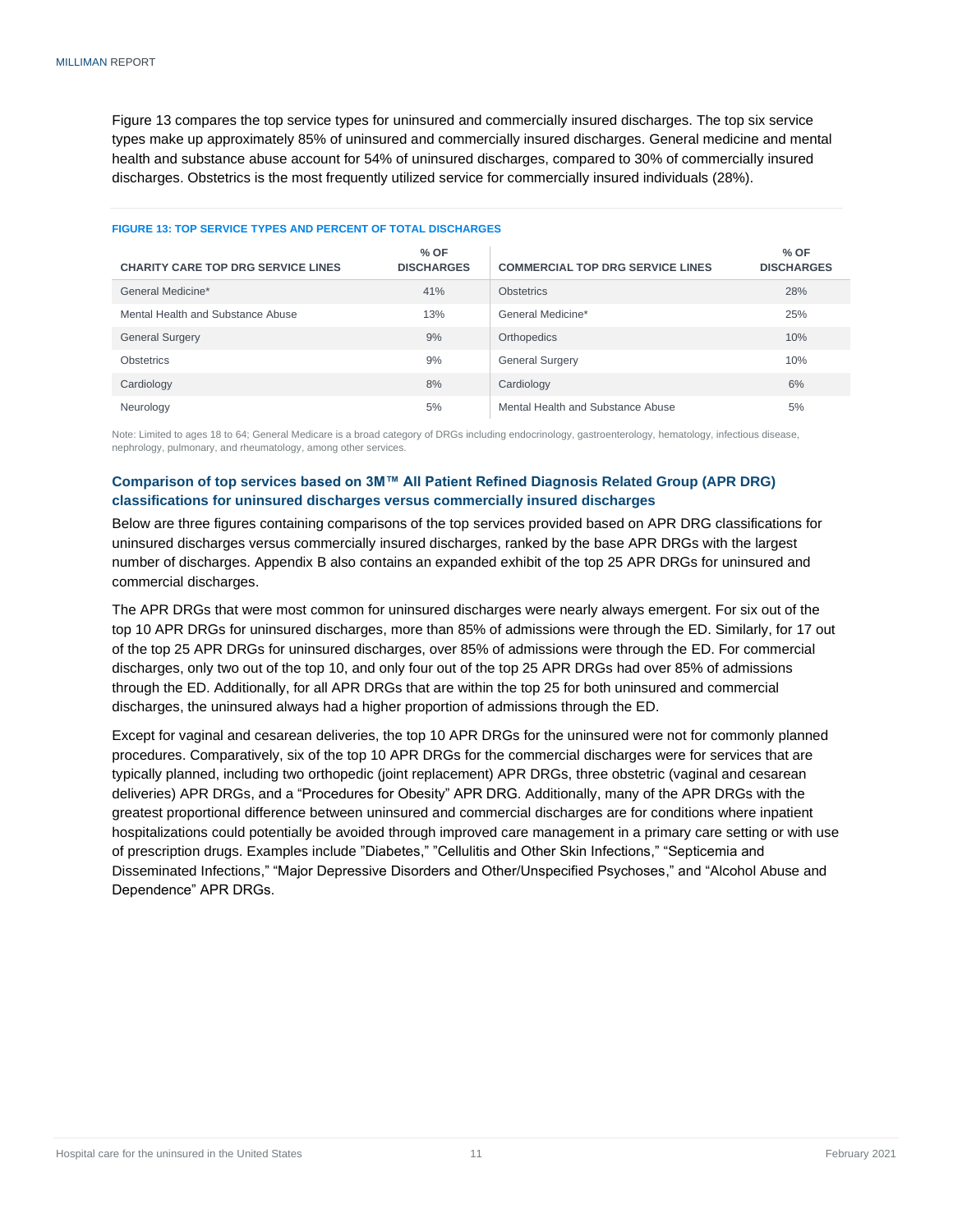|                                                                               | <b>UNINSURED</b>                |                                 | <b>COMMERCIAL</b>               |                                 |
|-------------------------------------------------------------------------------|---------------------------------|---------------------------------|---------------------------------|---------------------------------|
| <b>TOP APR DRGS FOR</b><br><b>UNINSURED DISCHARGES</b>                        | % OF TOTAL<br><b>DISCHARGES</b> | % ADMITTED<br><b>THROUGH ED</b> | % OF TOTAL<br><b>DISCHARGES</b> | % ADMITTED<br><b>THROUGH ED</b> |
| Septicemia & Disseminated Infections                                          | 5.1%                            | 91%                             | 3.3%                            | 86%                             |
| <b>Vaginal Delivery</b>                                                       | 4.9%                            | 15%                             | 16.3%                           | 10%                             |
| <b>Diabetes</b>                                                               | 3.0%                            | 93%                             | 1.0%                            | 88%                             |
| <b>Cellulitis &amp; Other Skin Infections</b>                                 | 3.0%                            | 91%                             | 1.2%                            | 80%                             |
| <b>Major Depressive Disorders &amp;</b><br><b>Other/Unspecified Psychoses</b> | 2.9%                            | 61%                             | 1.6%                            | 51%                             |
| <b>Alcohol Abuse &amp; Dependence</b>                                         | 2.8%                            | 84%                             | 0.8%                            | 75%                             |
| <b>Disorders of Pancreas Except Malignancy</b>                                | 2.2%                            | 91%                             | 1.1%                            | 85%                             |
| <b>Cesarean Section without Sterilization</b>                                 | 2.1%                            | 12%                             | 7.5%                            | 7%                              |
| <b>Heart Failure</b>                                                          | 2.0%                            | 91%                             | 0.9%                            | 83%                             |
| Cholecystectomy                                                               | 1.8%                            | 90%                             | 1.2%                            | 80%                             |

#### **FIGURE 14: TOP 10 APR DRGS FOR UNINSURED DISCHARGES, RANKED BY PERCENTAGE OF DISCHARGES**

Note: Limited to ages 18 to 64

#### **FIGURE 15: TOP 10 APR DRGS FOR COMMERCIAL DISCHARGES, RANKED BY PERCENTAGE OF DISCHARGES**

|                                                                    | <b>UNINSURED</b>                |                                 |                                | <b>COMMERCIAL</b>               |
|--------------------------------------------------------------------|---------------------------------|---------------------------------|--------------------------------|---------------------------------|
| <b>TOP APR DRGS FOR</b><br><b>COMMERCIAL DISCHARGES</b>            | % OF TOTAL<br><b>DISCHARGES</b> | % ADMITTED<br><b>THROUGH ED</b> | % OF TOTAL<br><b>DISCHARGE</b> | % ADMITTED<br><b>THROUGH ED</b> |
| <b>Vaginal Delivery</b>                                            | 4.9%                            | 15%                             | 16.3%                          | 10%                             |
| <b>Cesarean Section without Sterilization</b>                      | 2.1%                            | 12%                             | 7.5%                           | 7%                              |
| Septicemia & Disseminated Infections                               | 5.1%                            | 91%                             | 3.3%                           | 86%                             |
| <b>Knee Joint Replacement</b>                                      | 0.2%                            | 1%                              | 3.1%                           | 1%                              |
| <b>Hip Joint Replacement</b>                                       | 0.3%                            | 20%                             | 2.0%                           | 3%                              |
| Major Depressive Disorders &<br><b>Other/Unspecified Psychoses</b> | 2.9%                            | 61%                             | 1.6%                           | 51%                             |
| <b>Procedures for Obesity</b>                                      | 0.6%                            | $0\%$                           | 1.6%                           | $1\%$                           |
| <b>Cesarean Section with Sterilization</b>                         | 0.3%                            | 8%                              | 1.3%                           | 6%                              |
| Cholecystectomy                                                    | 1.8%                            | 90%                             | 1.2%                           | 80%                             |
| <b>Cellulitis &amp; Other Skin Infections</b>                      | 3.0%                            | 91%                             | 1.2%                           | 80%                             |

Note: Limited to ages 18 to 64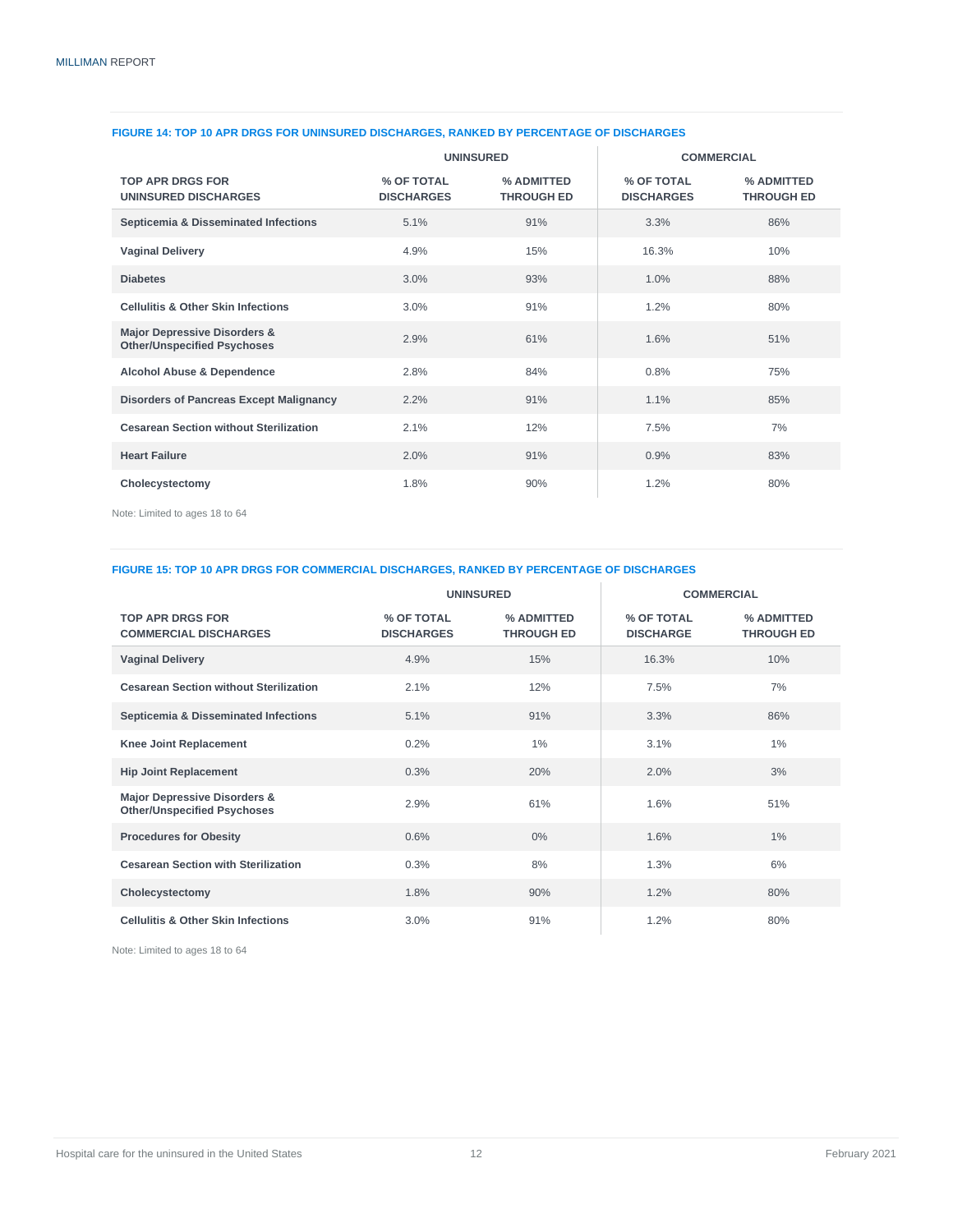| <b>APR DRGS WITH GREATEST</b><br><b>ABSOLUTE DIFFERENCE:</b><br>UNINSURED VS. COMMERCIAL | <b>UNINSURED: % OF</b><br><b>TOTAL DISCHARGES</b> | <b>COMMERCIAL: % OF</b><br><b>TOTAL DISCHARGES</b> | <b>DIFFERENCE (UNINSURED</b><br><b>MINUS COMMERCIAL)</b> |
|------------------------------------------------------------------------------------------|---------------------------------------------------|----------------------------------------------------|----------------------------------------------------------|
| <b>Vaginal Delivery</b>                                                                  | 4.9%                                              | 16.3%                                              | $-11.4%$                                                 |
| <b>Cesarean Section without Sterilization</b>                                            | 2.1%                                              | 7.5%                                               | $-5.5%$                                                  |
| <b>Knee Joint Replacement</b>                                                            | 0.2%                                              | 3.1%                                               | $-2.9%$                                                  |
| <b>Alcohol Abuse &amp; Dependence</b>                                                    | 2.8%                                              | 0.8%                                               | 2.0%                                                     |
| <b>Diabetes</b>                                                                          | 3.0%                                              | 1.0%                                               | 2.0%                                                     |
| <b>Hip Joint Replacement</b>                                                             | 0.3%                                              | 2.0%                                               | $-1.8%$                                                  |
| <b>Cellulitis &amp; Other Skin Infections</b>                                            | 3.0%                                              | 1.2%                                               | 1.8%                                                     |
| Septicemia & Disseminated Infections                                                     | 5.1%                                              | 3.3%                                               | 1.8%                                                     |
| Major Depressive Disorders &<br><b>Other/Unspecified Psychoses</b>                       | 2.9%                                              | 1.6%                                               | 1.3%                                                     |
| <b>Disorders of Pancreas Except Malignancy</b>                                           | 2.2%                                              | 1.1%                                               | 1.1%                                                     |

#### **FIGURE 16: TOP 10 APR DRGS RANKED BY GREATEST ABOSULTE DIFFERENCE OF PERCENTAGE OF DISCHARGES**

Note: Limited to ages 18 to 64

#### <span id="page-14-0"></span>**Comparison of patient discharge status**

We analyzed the proportion of discharges due to mortality or due to patients leaving against medical advice. Rates were compared between uninsured and commercial discharges for each APR DRG—accounting for both the base APR DRGs and severity of illness (SOI) levels assigned by the 3M™ APR DRG classification system. Figures 17 and 18 below display the observed rates (no adjustments), and the rates weighted by the distribution of APR DRGs for the uninsured. The purpose of the weighting is to adjust for differences in service and acuity mix between the two populations when comparing rates of mortality and patients leaving against medical advice.

We observed that uninsured individuals have a higher rate of mortality than commercially insured individuals, both before and after adjusting for differences in service and acuity mix. The unadjusted rates of mortality are 1.4% for uninsured discharges and 0.9% for commercial discharges (a 0.5% difference). After adjusting for differences in service and acuity mix, we observe a smaller difference, with a 0.2% difference when weighted by the uninsured distribution of APR DRGs.

The difference between uninsured and commercial discharges is even more striking for the proportion who left against medical advice. Before adjusting for service and acuity mix, we observed that uninsured persons were five times more likely to be discharged from the hospital against medical advice (5% of discharges) compared to commercially insured individuals (0.9% of discharges). After adjusting for service and acuity mix, we observe that the difference between the two lines of business is still fairly large, with a 3.1% difference when weighted by the uninsured distribution of APR DRGs.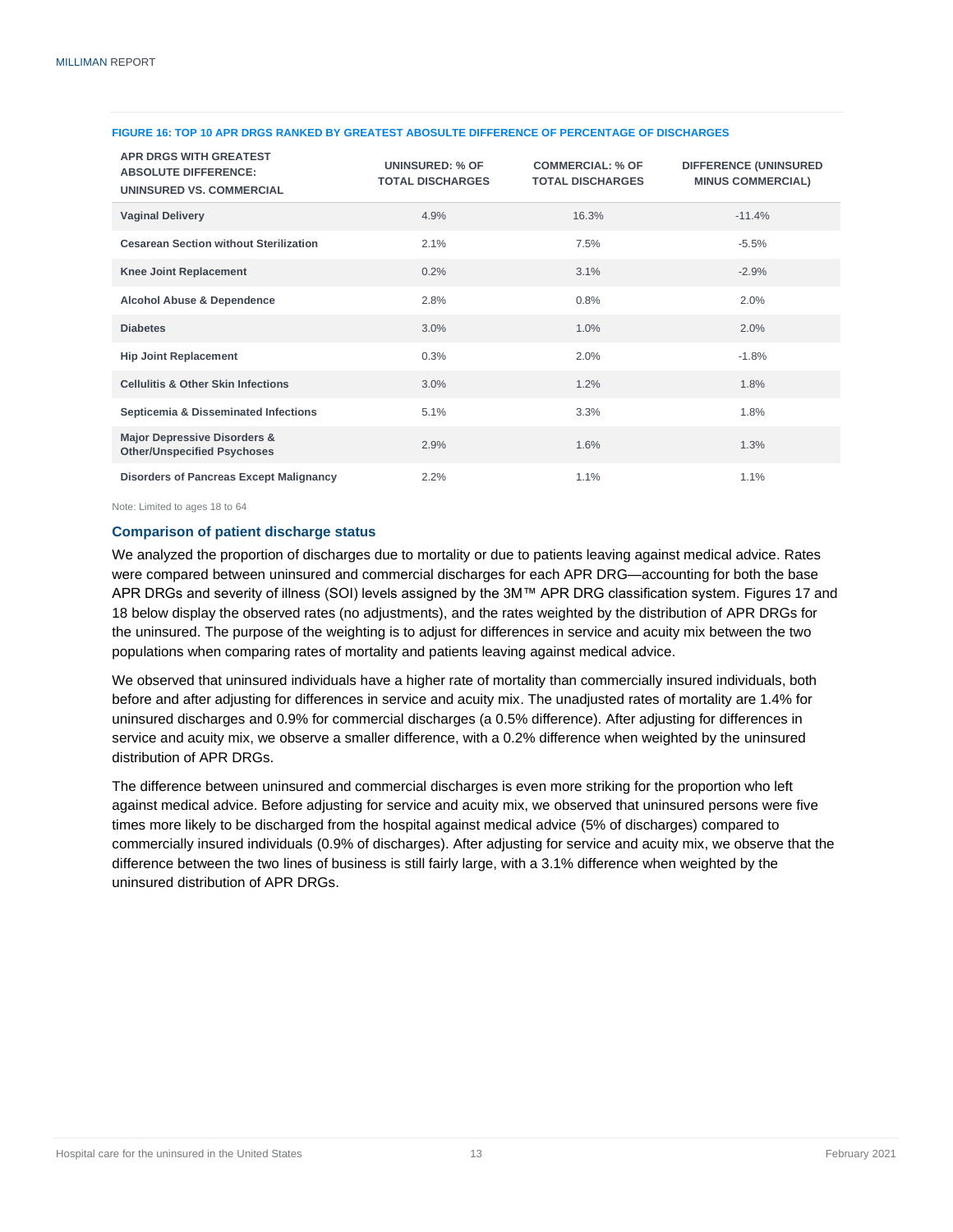

**FIGURE 17: PROPORTION OF DISCHARGES DUE TO DEATH**

Note: Limited to ages 18 to 64





Note: Limited to ages 18 to 64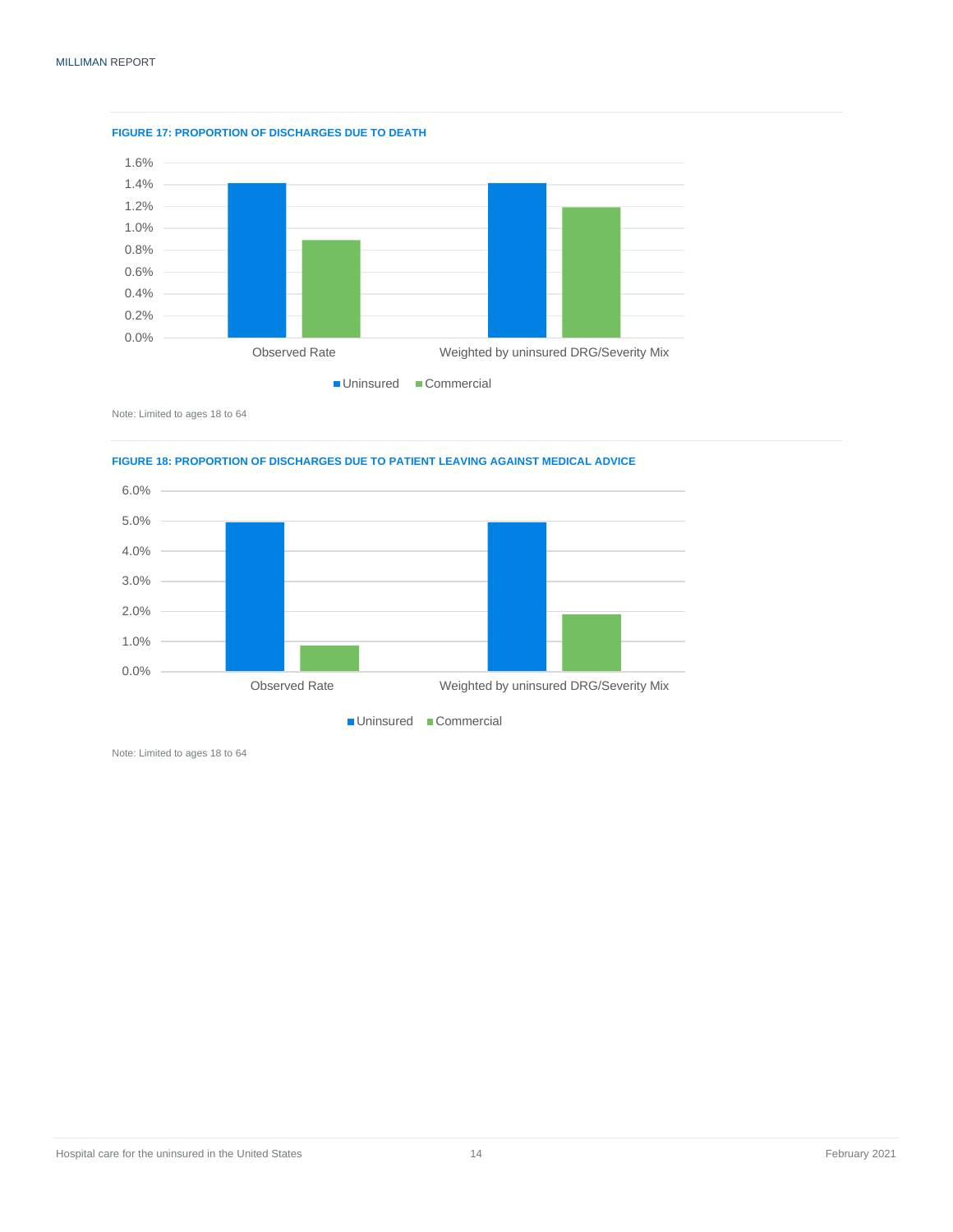### <span id="page-16-0"></span>**Conclusion**

Nationally, hospital charity care costs for the uninsured as a percentage of total general service costs have increased by approximately 10% from 2016 to 2018. While there is relative regional consistency, in that hospital charity care costs have been increasing over this period, there is significant regional variation in the amount of hospital charity care costs for the uninsured. Additionally, as a percentage of total general service costs, charity care costs for the uninsured are highest in large urban areas, at government hospitals, and at hospitals with lower CMS overall hospital quality star ratings.

Nearly twice as many uninsured persons with inpatient hospital discharges were Black or Hispanic as compared to commercially insured individuals with inpatient hospital discharges. Inpatient hospital services received by uninsured persons were more often emergent, with 66% of uninsured discharges admitted through the ED. Most of the top APR DRGs for uninsured individuals receiving inpatient hospital care were for acute and unplanned reasons, including mental health and substance use disorder, diabetes, and infections. Uninsured persons left inpatient hospital care against medical advice at a higher rate than commercially insured individuals and had a slightly higher rate of mortality than commercially insured individuals. The findings outlined in this report align with other research that indicates uninsured persons are more likely to postpone or fail to receive needed medical care, more likely to enter the health care system in poorer health, more likely to have worse health outcomes, and more likely to rely on more expensive ED care. 14,15

More data is needed to better understand this marginalized population and address the disparities in care that exist for the uninsured.

### <span id="page-16-1"></span>Acknowledgements

The authors gratefully acknowledge our colleagues who have contributed to this white paper, including Anne Jackson for coordinating and guiding the research presented in this report, Dayton Jennings for his significant contributions to the analysis, and Andrew Naugle and Andrew Gaffner for their peer review.

### <span id="page-16-2"></span>**Limitations**

In performing this analysis, we relied on publicly available resources and research. We have not audited or verified this data and other information. If the underlying data or information is inaccurate or incomplete, the results of our analysis may likewise be inaccurate or incomplete.

We performed a limited review of the data used directly in our analysis for reasonableness and consistency, and we have not found material defects in the data. If there are material defects in the data, it is possible that they would be uncovered by a detailed, systematic review and comparison of the data to search for data values that are questionable or for relationships that are materially inconsistent. Such a review was beyond the scope of our analysis.

The authors Jessica Naber and Luke Metz are members of the American Academy of Actuaries, and meet the qualification standards for performing the analyses presented in this report.

<sup>&</sup>lt;sup>14</sup> Hadley, Jack (2006). Cover Missouri Project: Report 1. Consequences of the Lack of Health Insurance on Health and Earnings. The Urban Institute for The Missouri Foundation for Health. Available at[: https://www.urban.org/sites/default/files/publication/50321/1001001-Consequences-of-the-Lack](https://www.urban.org/sites/default/files/publication/50321/1001001-Consequences-of-the-Lack-of-Health-Insurance-on-Health-and-Earnings.PDF)[of-Health-Insurance-on-Health-and-Earnings.PDF](https://www.urban.org/sites/default/files/publication/50321/1001001-Consequences-of-the-Lack-of-Health-Insurance-on-Health-and-Earnings.PDF)

<sup>&</sup>lt;sup>15</sup> National Council for Community Behavioral Healthcare (June 2007). The Uninsured: The Impact of Covering Mental Illness and Addictions Disorders. Available at[: https://www.thenationalcouncil.org/wp-content/uploads/2012/12/CoveringTheUninsured.pdf?daf=375ateTbd56](https://www.thenationalcouncil.org/wp-content/uploads/2012/12/CoveringTheUninsured.pdf?daf=375ateTbd56)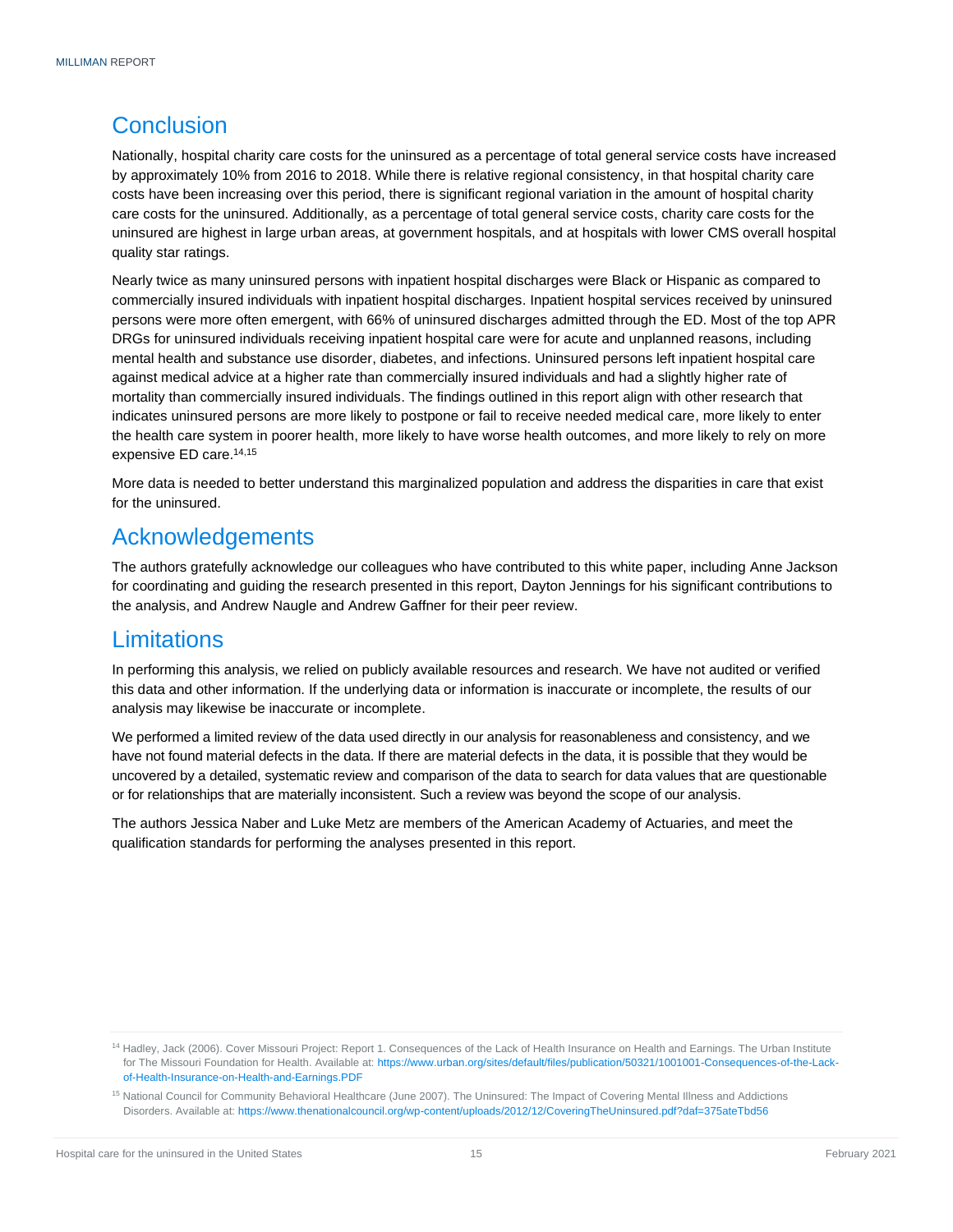### <span id="page-17-0"></span>Appendix A: Additional data analysis details

#### <span id="page-17-1"></span>**HCRIS ANALYSIS ASSUMPTIONS, METHODOLOGIES, AND LIMITATIONS**

For the purposes of our analyses, we relied upon several worksheets from the MCR. First, we relied on information from worksheet S-10 of the MCR, which reports information about uncompensated and indigent care, including the cost of charity care provided, both to uninsured and to insured individuals. We also relied upon worksheet B Part I of the MCR for each provider's total cost for providing services. In pulling the general service costs from this schedule, we include the medical education costs (i.e., intern and resident costs) reported by the hospital.

Note that while the HCRIS contained some FYE 2019 cost reports, cost reports for hospital FYE 2019 were not yet complete at the time we performed our analysis. Therefore, we did not rely on hospital FYE 2019 cost reports.

Below are several limitations associated with the MCR data that may affect the results represented in this report:

- Hospitals generally submit their MCR based on their facility's fiscal year. For example, one provider's fiscal year may begin on January 1 of a specific year and end on December 31 of that year, while another provider's fiscal year may begin on July 1 of a specific year and end on June 30 of the following year. As a result, the data available does not align to the same dates. Due to this limitation, in our analysis of the HCRIS data we aggregate the data based on each cost report's end date (generally the same as the fiscal year end date, or FYE, of the facility). For example, our FYE 2017 analyses will include any MCRs that have a reported FYE date in calendar year 2017.
- The S-10 worksheet of the MCR data does not contain information about the types of procedures received by the uninsured. Therefore, based on the information available in the HCRIS, it is not known what types of services were provided to the uninsured.
- Providers may submit revised MCRs to CMS. Therefore, it is possible that the data for any individual provider available to us at the time this report was completed may vary if the same analysis is performed at a later date based on the data available in the HCRIS.

Further, for the purposes of our analyses we excluded MCRs for any of the following reasons:

- MCRs associated with facilities located in U.S. territories
- MCRs with total unreimbursed and uncompensated care costs of \$0 or less than \$0
- MCRs with total charity care costs for the uninsured of \$0 or less than \$0
- MCRs with reported negative bad debt
- MCRs where the total charity care costs for the uninsured exceed total general service costs
- MCRs where the total unreimbursed and uncompensated care costs exceed total general service costs

Based on these exclusion criteria, we excluded approximately 11% of reported total general service costs and 7% of reported charity care costs for the uninsured for hospital FYE 2018 MCRs.

#### <span id="page-17-2"></span>**Hospitals in urban and rural areas**

To identify urban versus rural providers, we relied upon the information published by CMS in the FY 2020 Inpatient Prospective Payment System (IPPS) provider file. In the IPPS file, CMS identifies each hospital as either large urban, other urban, or rural. 16, <sup>17</sup> We mapped this information onto the HCRIS data based on each hospital's Medicare ID.

<sup>16</sup> Centers for Medicare and Medicaid Services (September 2020). Medicare Claims Processing Manual. Available at: <https://www.cms.gov/Regulations-and-Guidance/Guidance/Manuals/Downloads/clm104c03.pdf>

<sup>&</sup>lt;sup>17</sup> Office of Management and Budget (December 2000). Standards for Defining Metropolitan and Micropolitan Statistical Areas. Federal Register. Available at[: https://www.federalregister.gov/documents/2000/12/27/00-32997/standards-for-defining-metropolitan-and-micropolitan-statistical-areas](https://www.federalregister.gov/documents/2000/12/27/00-32997/standards-for-defining-metropolitan-and-micropolitan-statistical-areas)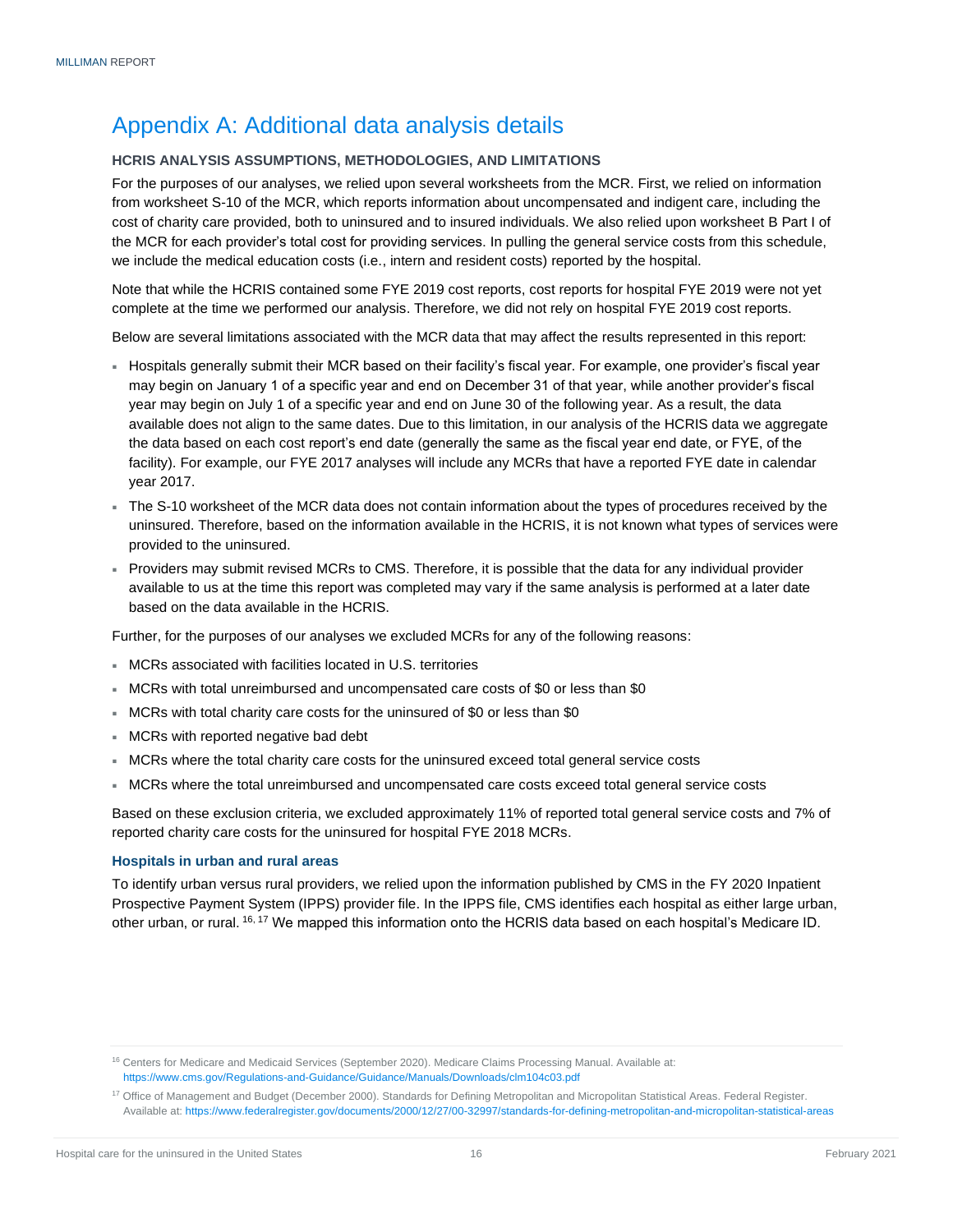#### <span id="page-18-0"></span>**Hospital ownership types**

To identify the ownership type of each hospital, we used information provided in the Medicare cost reports. Using the information provided in the cost reports, we classified each hospital as either for profit, nonprofit, government, or other. Our categorization of the information provided in the cost reports to these four categorizations is summarized in Figure 19.

#### **FIGURE 19: CATEGORIZATION OF HOSPITAL OWNERSHIP TYPE IN MCR**

| <b>OWNERSHIP TYPE REPORTED IN MCR</b> | <b>MILLIMAN OWNERSHIP CLASSIFICATION</b> |
|---------------------------------------|------------------------------------------|
| Church                                | Nonprofit                                |
| Private (Not for Profit)              | Nonprofit                                |
| Private (For Profit)                  | For Profit                               |
| Federal                               | Government                               |
| <b>State</b>                          | Government                               |
| Local                                 | Government                               |
| <b>Hospital District or Authority</b> | Government                               |
| <b>Physician Ownership</b>            | Other                                    |
| Other                                 | Other                                    |

#### <span id="page-18-1"></span>**Hospital CMS overall star ratings**

To identify the CMS overall star rating for each hospital, we relied upon information published in the most recent Hospital Compare dataset. The measures used to determine the overall rating are categorized in seven different categories. These categories include mortality, safety of care, readmission, patient experience, effectiveness of care, timeliness of care, and efficient use of medical imaging. There are multiple measures within each of these seven categories. It should be noted that at minimum a hospital must report at least three measures in at least three of the seven categories for an overall star rating to be generated. As a result, not all hospitals have an overall star rating. Further, it is possible that the measures used to generate an overall star rating vary across the different hospitals.

For our analysis we relied upon the published star ratings data as of October 19, 2020. An overall star rating was not available for every hospital in the MCR data; therefore, only hospitals with available ratings were included in our analysis of charity care costs for the uninsured by star rating.

#### <span id="page-18-2"></span>**Total uncompensated care costs**

As part of our analysis of the HCRIS, we also evaluated additional information available in worksheet S-10 of the MCR. Worksheet S-10 reports the total uncompensated costs for each facility. Total uncompensated care costs are comprised of the total charity care costs for the uninsured, total charity care costs for the insured, and bad debt costs. We reviewed the total charity care costs, bad debt costs, and total uncompensated care costs in the three most recent years with complete data. Figure 20 below summarizes these costs for FYEs 2016, 2017, and 2018.

| <b>FIGURE 20: TOTAL UNCOMPENSATED CARE COSTS CALCULATION</b> |                  |                  |                  |  |  |
|--------------------------------------------------------------|------------------|------------------|------------------|--|--|
| <b>COST COMPONENT</b>                                        | <b>FYE 2016</b>  | <b>FYE 2017</b>  | <b>FYE 2018</b>  |  |  |
| <b>Total Charity Care Costs for Uninsured</b>                | \$16,317,418,028 | \$17,524,341,487 | \$19,620,675,338 |  |  |
| <b>Total Charity Care Costs for Insured</b>                  | \$5,988,828,590  | \$5,408,478,097  | \$6,002,782,119  |  |  |
| <b>Total Bad Debt Costs</b>                                  | \$14,344,265,706 | \$13,898,070,370 | \$14,104,219,247 |  |  |
| <b>Total Uncompensated Care Costs</b>                        | \$36,650,512,324 | \$36,830,889,954 | \$39,727,676,704 |  |  |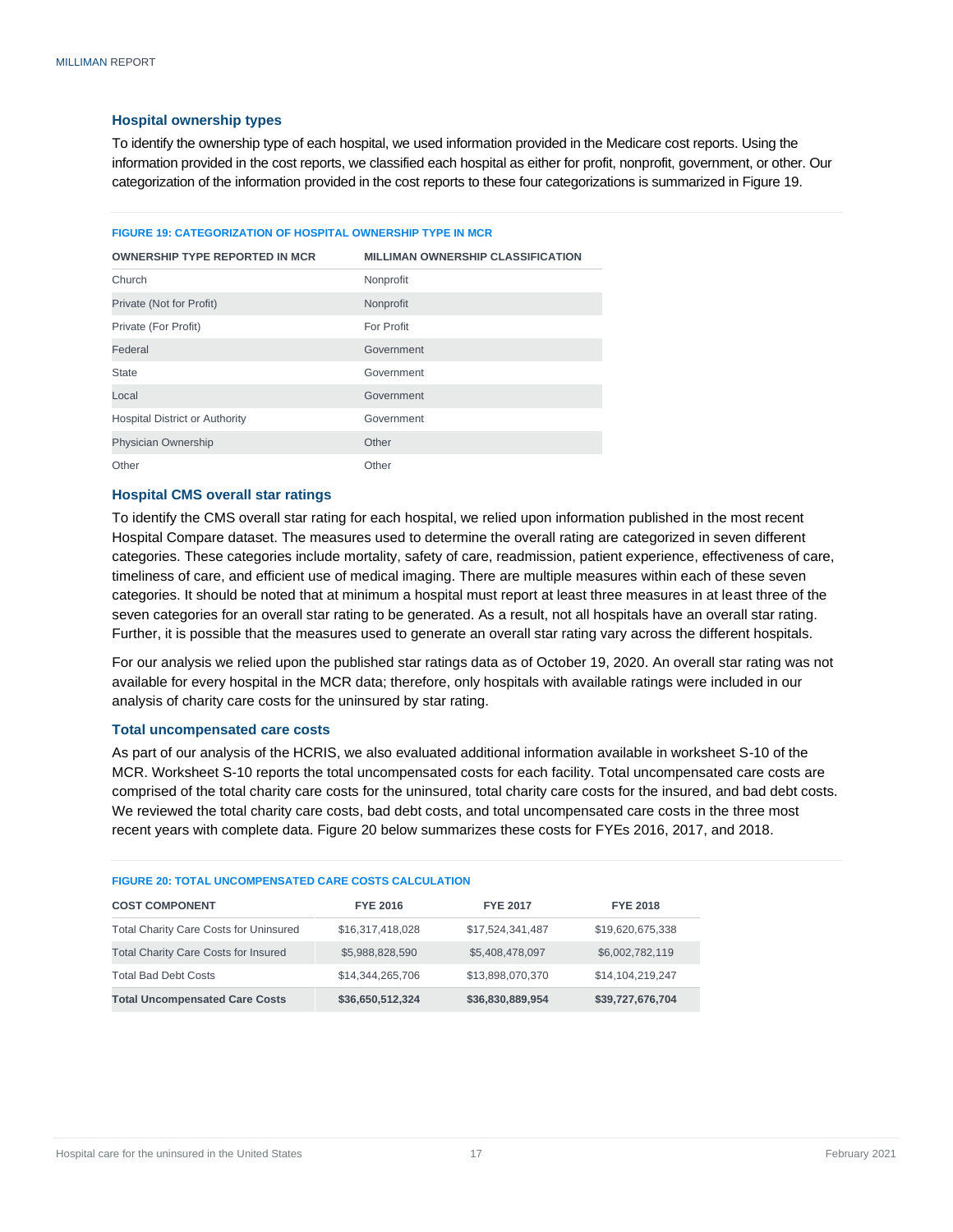As part of developing this report, we also conducted research to find other publicly available information related to charity care costs for the uninsured and total uncompensated care costs to use as a point of comparison in our report. While we did not find data specific to charity care cost for the uninsured, we did find information published by the American Hospital Association (AHA) related to total uncompensated care level across the United States.

Each year, AHA conducts a survey through which information about uncompensated care costs is collected from hospitals across the nation. AHA defines uncompensated care costs as the amount of bad debt costs plus the costs incurred by the hospital for care provided that the hospital was not expecting to receive payment for. Figure 21 below summarizes the total uncompensated care costs determined by the AHA in 2016 through 2018.<sup>18</sup>

#### **FIGURE 21: AHA REPORTED TOTAL UNCOMPENSATED CARE COSTS (IN BILLIONS)**

| <b>COST COMPONENT</b>                 | 2016   | 2017   | 2018   |
|---------------------------------------|--------|--------|--------|
| <b>Total Uncompensated Care Costs</b> | \$38.4 | \$38.4 | \$41.3 |

While the total uncompensated care costs we calculated based on the HCRIS are lower in each year, we feel the HCRIS data overall is reliable. There are several main factors that could explain differences between the HCRIS data and the AHA survey data. First, the AHA survey data and the HCRIS dataset likely contain information about a different set of facilities. In other words, there are likely hospitals that respond to the AHA survey that may not have submitted data to HCRIS, and vice versa. The AHA survey data also collected information from more hospitals than our HCRIS calculation includes. In 2018, the AHA survey resulted in uncompensated costs of \$41.3 billion across 5,198 hospitals. In FYE 2018, we calculated the total uncompensated care costs based on the HCRIS data to be \$38.2 billion based on MCRs for 4,307 hospitals.

As previously mentioned, providers report information in the MCR based on their most recent fiscal year of operations, which can be unique to each facility and may differ from the period reported for the AHA survey data. Further, we excluded the data reported by some facilities for the purposes of our analyses, as identified above.

#### <span id="page-19-0"></span>**NIS analysis assumptions, methodologies, and limitations**

Below are several limitations to the NIS as it relates to how we define uninsured discharges throughout this report:

- The NIS discharge and payer information is grouped at a regional level. However, each state defines uncompensated care or charity care in different ways, or in some cases, not at all. From our study of each state's documentation, states most frequently grouped uninsured care into "self-pay" or "no charge" categories.
- For the purposes of our analysis, we used the combination of these two categories to represent "uninsured care." Note that we made comparisons to the charity care costs for the uninsured in the HCRIS data to compare the reasonability of this assumption and found them reasonably consistent by region.

#### <span id="page-19-1"></span>**Region definitions**

This report contains regional information to evaluate to what extent costs and utilization may vary nationally. The HCRIS data captures state-level information; the NIS only contains regional information for each discharge. In order to make consistent comparisons, we assigned each facility in the HCRIS data to a geographic region consistent with the nine geographic areas defined in NIS.<sup>19</sup> We were able to identify the state in which each facility is located using information published by CMS in the Provider of Services (POS) file. We assigned each facility with HCRIS data to a particular geographic region based on the state in which the facility is located. Figure 22 identifies the states assigned to each region.

<sup>18</sup> American Hospital Association (January 2021). Fact Sheet: Uncompensated Hospital Care Cost. Available at: [https://www.aha.org/fact-sheets/2020-](https://www.aha.org/fact-sheets/2020-01-06-fact-sheet-uncompensated-hospital-care-cost) [01-06-fact-sheet-uncompensated-hospital-care-cost](https://www.aha.org/fact-sheets/2020-01-06-fact-sheet-uncompensated-hospital-care-cost)

<sup>19</sup> Agency for Healthcare Research and Quality (September 2008). NIS Description of Data Elements: Census Division of Hospital. Available at: [https://www.hcup-us.ahrq.gov/db/vars/hosp\\_division/nisnote.jsp](https://www.hcup-us.ahrq.gov/db/vars/hosp_division/nisnote.jsp)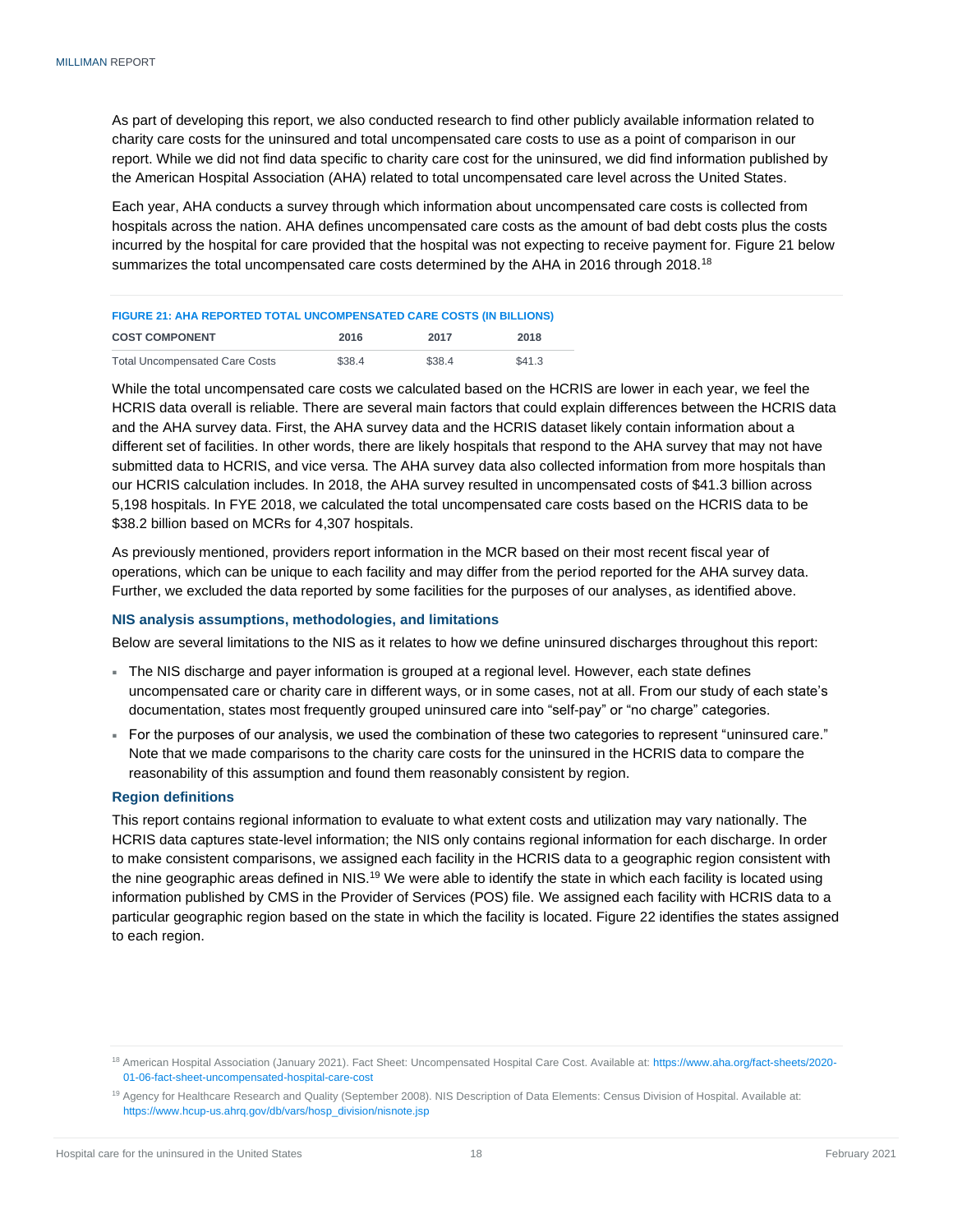| <b>FIGURE 22: GEOGRAPHIC REGION DETAILS</b> |                                      |  |  |
|---------------------------------------------|--------------------------------------|--|--|
| <b>GEOGRAPHIC REGION</b>                    | <b>STATES ASSIGNED TO THE REGION</b> |  |  |
| New England                                 | ME, NH, VT, MA, RI, CT               |  |  |
| <b>Middle Atlantic</b>                      | NY, PA, NJ                           |  |  |
| <b>East North Central</b>                   | WI, MI, IL, IN, OH                   |  |  |
| <b>West North Central</b>                   | MO, ND, SD, NE, KS, MN, IA           |  |  |
| South Atlantic                              | DE, MD, DC, VA, WV, NC, SC, GA, FL   |  |  |
| <b>East South Central</b>                   | KY, TN, MS, AL                       |  |  |
| <b>West South Central</b>                   | OK, TX, AR, LA                       |  |  |
| <b>Mountain</b>                             | ID, MT, WY, NV, UT, CO, AZ, NM       |  |  |
| Pacific                                     | AK, WA, OR, CA, HI                   |  |  |

#### **FIGURE 22: GEOGRAPHIC REGION DETAILS**

Source: Agency for Healthcare Research and Quality. [NIS Description of Data Elements: Census Division of Hospital.](https://www.hcup-us.ahrq.gov/db/vars/hosp_division/nisnote.jsp)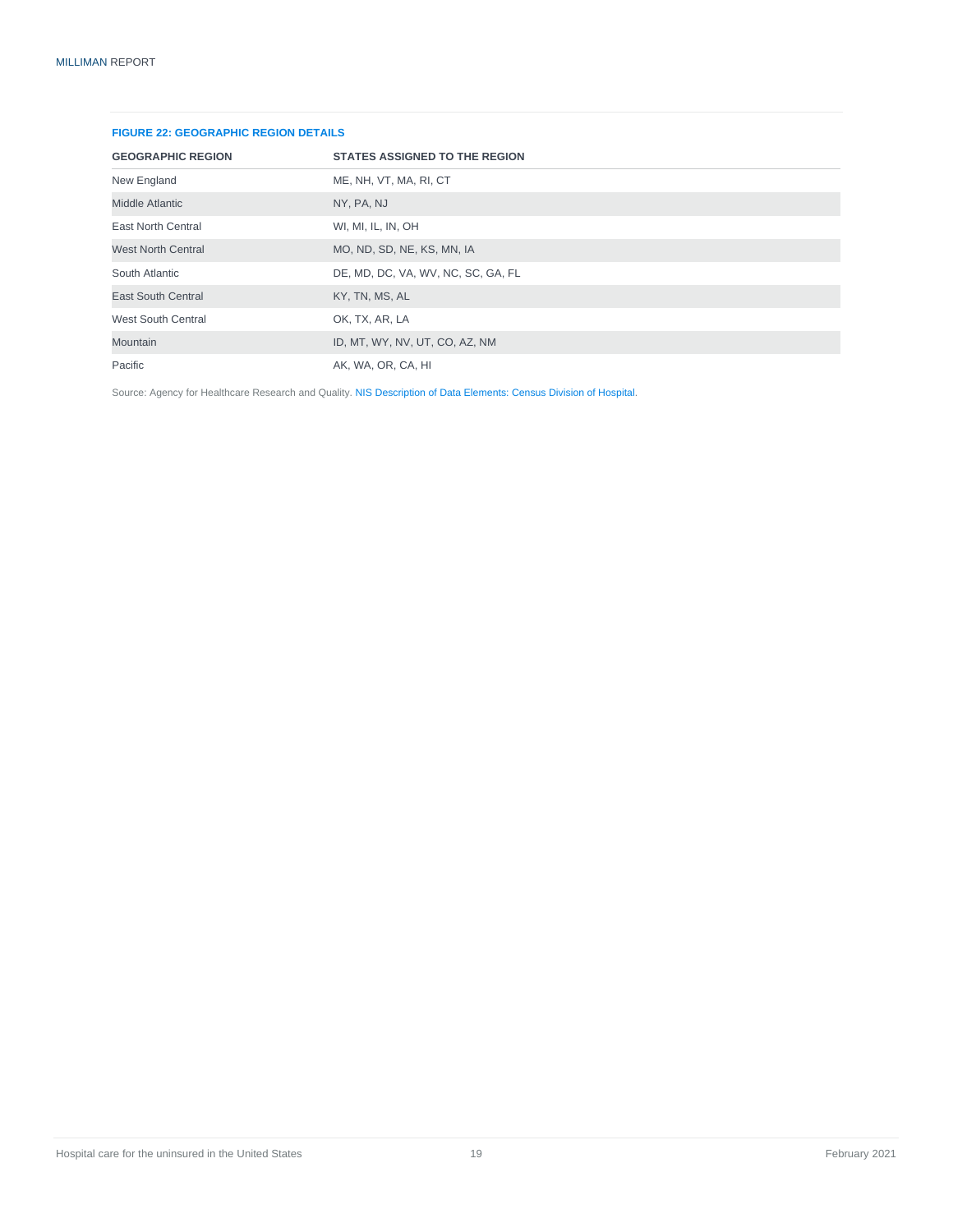### <span id="page-21-0"></span>Appendix B: Top 25 APR DRGs for uninsured and commercial discharges

Below are the top 25 DRGs, ranked by percentage of total discharges, for uninsured and commercial discharges.

### **UNINSURED COMMERCIAL TOP DRGS FOR UNINSURED DISCHARGES % OF TOTAL DISCHARGES % OF DISCHARGES WITH ER % OF TOTAL DISCHARGES % OF DISCHARGES WITH ER** Septicemia & Disseminated Infections 5.1% 91% 91% 3.3% 86% 86% Vaginal Delivery 16.3% 10% 16.3% 16.3% 16.3% 16.3% 16.3% 16.3% 16.3% Diabetes 3.0% 93% 1.0% 88% Cellulitis & Other Skin Infections 3.0% 91% 1.2% 80% Major Depressive Disorders & Other/Unspecified Psychoses 2.9% 61% 1.6% 51% Alcohol Abuse & Dependence  $2.8\%$   $84\%$   $0.8\%$   $0.8\%$  75% Disorders of Pancreas Except Malignancy 2.2% 91% 91% 1.1% 1.1% 85% Cesarean Section without Sterilization 12.1% 12% 12% 7.5% 7% 7% Heart Failure 2.0% 91% 0.9% 83% Cholecystectomy 1.8% 90% 1.2% 80% Bipolar Disorders 1.7% 62% 1.0% 54% CVA & Precerebral Occlusion with Infarction 1.5% 89% 0.9% 83% Chronic Obstructive Pulmonary Disease 1.4% 93% 93% 0.8% 83% 83% Percutaneous Cardiac Intervention with AMI 1.4% 77% 1.1% 1.1% 73% Other Pneumonia 1.3% 91% 0.9% 82% Acute Kidney Injury 1.3% 1.3% 91% 0.8% 80% 80% Schizophrenia 1.2% 69% 0.5% 54% Kidney & Urinary Tract Infections **1.1%** 92% 0.6% 84% 84% Depression Except Major Depressive Disorder 1.1% 61% 61% 0.4% 61% 53% Hypertension 1.1% 92% 0.3% 87% Intentional Self-Harm & Attempted Suicide 1.1% 90% 0.4% 87% 87% Seizure 1.0% 86% 0.6% 61% Infectious & Parasitic Diseases Including HIV nfectious & Parasitic Diseases including HIV 1.0% 1.0% 87% 1.0% 87% 0.6% 80% 80% Other Gastroenteritis, Nausea & Vomiting 1.0% 92% 92% 0.8% 83% 83% Peptic Ulcer & Gastritis 1.0% 91% 0.5% 83%

#### **FIGURE 23: TOP 25 APR DRGS FOR UNINSURED DISCHARGES, RANKED BY PERCENTAGE OF DISCHARGES**

Note: Limited to ages 18 to 64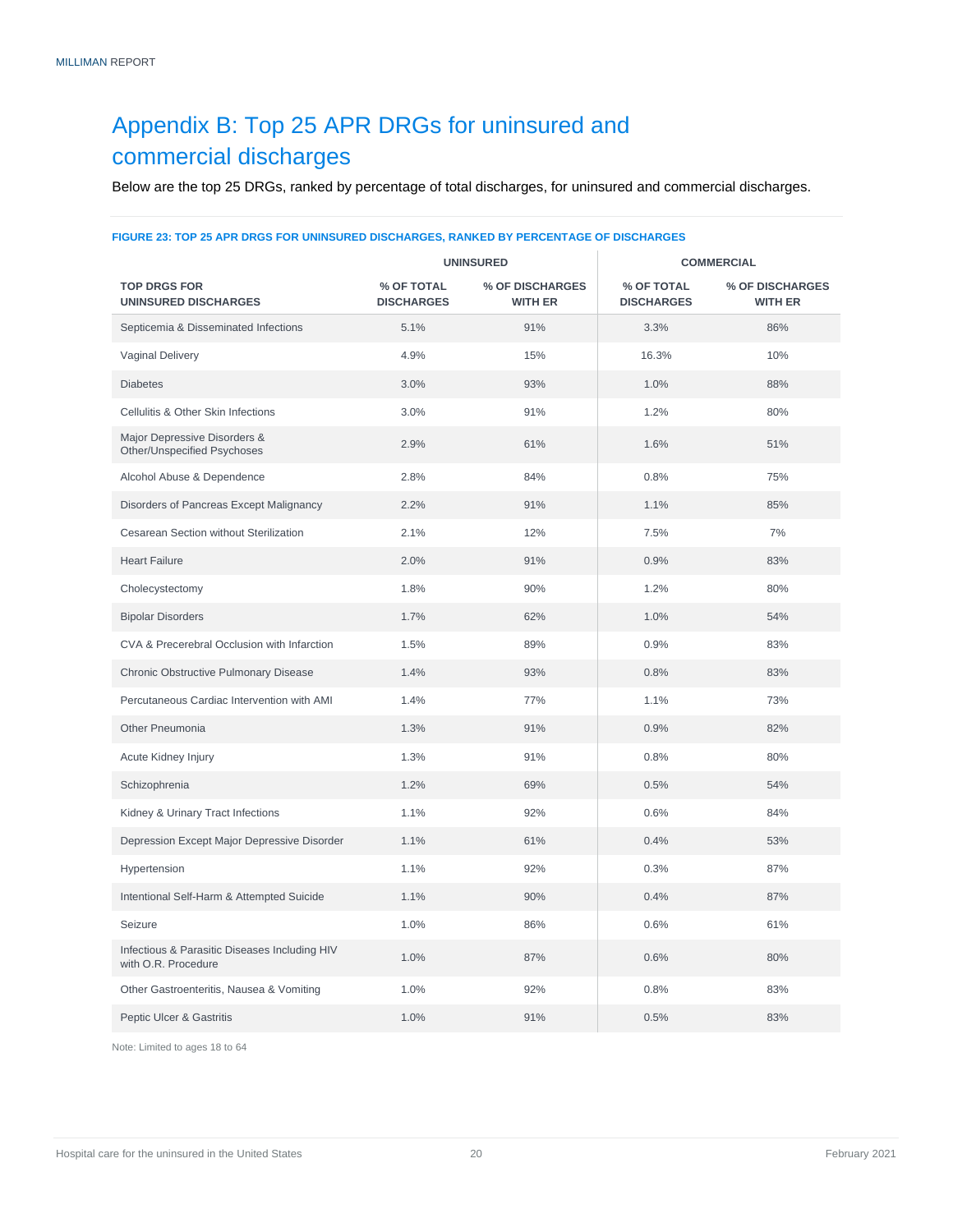|                                                                         | <b>UNINSURED</b>                |                                   | <b>COMMERCIAL</b>              |                                   |
|-------------------------------------------------------------------------|---------------------------------|-----------------------------------|--------------------------------|-----------------------------------|
| <b>TOP DRGS FOR COMMERCIAL</b><br><b>DISCHARGES</b>                     | % OF TOTAL<br><b>DISCHARGES</b> | % OF DISCHARGES<br><b>WITH ER</b> | % OF TOTAL<br><b>DISCHARGE</b> | % OF DISCHARGES<br><b>WITH ER</b> |
| <b>Vaginal Delivery</b>                                                 | 4.9%                            | 15%                               | 16.3%                          | 10%                               |
| Cesarean Section without Sterilization                                  | 2.1%                            | 12%                               | 7.5%                           | 7%                                |
| Septicemia & Disseminated Infections                                    | 5.1%                            | 91%                               | 3.3%                           | 86%                               |
| Knee Joint Replacement                                                  | 0.2%                            | $1\%$                             | 3.1%                           | $1\%$                             |
| Hip Joint Replacement                                                   | 0.3%                            | 20%                               | 2.0%                           | 3%                                |
| Major Depressive Disorders &<br>Other/Unspecified Psychoses             | 2.9%                            | 61%                               | 1.6%                           | 51%                               |
| Procedures for Obesity                                                  | 0.6%                            | $0\%$                             | 1.6%                           | $1\%$                             |
| Cesarean Section W Sterilization                                        | 0.3%                            | 8%                                | 1.3%                           | 6%                                |
| Cholecystectomy                                                         | 1.8%                            | 90%                               | 1.2%                           | 80%                               |
| Cellulitis & Other Skin Infections                                      | 3.0%                            | 91%                               | 1.2%                           | 80%                               |
| Dorsal & Lumbar Fusion Procedure Except For<br><b>Curvature of Back</b> | 0.2%                            | 32%                               | 1.2%                           | 5%                                |
| Percutaneous Cardiac Intervention W Ami                                 | 1.4%                            | 77%                               | 1.1%                           | 73%                               |
| Antepartum without O.R. Procedure                                       | 0.7%                            | 46%                               | 1.1%                           | 29%                               |
| Disorders Of Pancreas Except Malignancy                                 | 2.2%                            | 91%                               | 1.1%                           | 85%                               |
| Cardiac Arrhythmia & Conduction Disorders                               | 1.0%                            | 89%                               | 1.0%                           | 75%                               |
| Major Large Bowel Procedures                                            | 0.4%                            | 50%                               | 1.0%                           | 20%                               |
| <b>Diabetes</b>                                                         | 3.0%                            | 93%                               | 1.0%                           | 88%                               |
| <b>Bipolar Disorders</b>                                                | 1.7%                            | 62%                               | 1.0%                           | 54%                               |
| CVA & Precerebral Occlusion with Infarct                                | 1.5%                            | 89%                               | 0.9%                           | 83%                               |
| Other Pneumonia                                                         | 1.3%                            | 91%                               | 0.9%                           | 82%                               |
| <b>Heart Failure</b>                                                    | 2.0%                            | 91%                               | 0.9%                           | 83%                               |
| Diverticulitis & Diverticulosis                                         | 0.8%                            | 91%                               | 0.8%                           | 83%                               |
| Uterine & Adnexa Procedures for Leiomyoma                               | 0.3%                            | 12%                               | 0.8%                           | 3%                                |
| Alcohol Abuse & Dependence                                              | 2.8%                            | 84%                               | 0.8%                           | 75%                               |
| Acute Kidney Injury                                                     | 1.3%                            | 91%                               | 0.8%                           | 80%                               |

#### **FIGURE 24: TOP 25 APR DRGS FOR COMMERCIAL DISCHARGES, RANKED BY PERCENTAGE OF DISCHARGES**

Note: Limited to ages 18 to 64